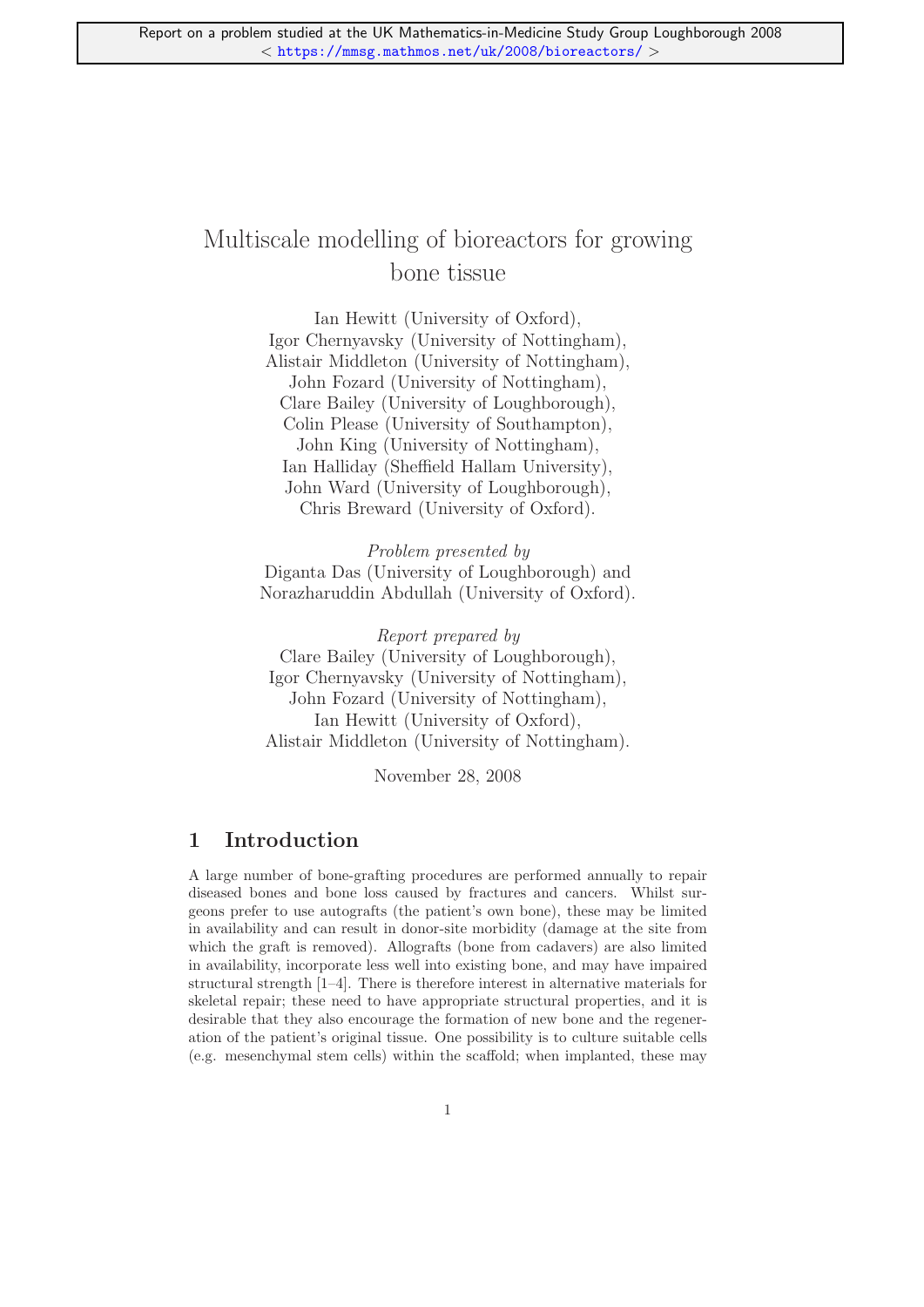

Figure 1: Schematic diagram of a hollow fibre membrane bioreactor. The hollow fibres (narrow cylinders) can be seen to run through the scaffold (wide cylinder); note that the small number of fibres depicted here are merely representative of the large number ( $\sim$  200) in the current design. Nutrient medium is made to flow down the lumens of the fibres, this fluid being supplied at the inlet and removed at the outlet.

differentiate into bone-forming cells (osteoblasts) and may also generate extracellular matrix components and diffusible signalling molecules that recruit the patient's own cells to colonise the scaffold and generate bone tissue.

Cell growth within a tissue-engineering scaffold is limited by the supply of nutrients and oxygen, and the removal of waste products. The dominant transport mechanism in a scaffold is diffusion, and cells in a tissue mass supplied by this route are only viable within  $\sim 100 \ \mu m$  of sources of oxygen and glucose. Implants for skeletal repair need to be thicker than this, so hollow fibre membrane bioreactors (HFMBs) have been developed to overcome this restriction. These consist of a scaffold in which many small, semi-permeable hollow fibres are embedded, mimicking the capillary networks found tissues such as bone. Culture medium containing nutrients is made to flow through the fibres, so nutrients and waste products need only diffuse the small distance from/to the nearest fibre, rather than to the outside of the implant.

The aim of this study-group problem is to investigate the transport and kinetics of nutrients within HFMBs. The problem presenters wish to increase the scale of the bioreactor and are keen to understand which combinations of quantities (dimensionless groups) affect the nutrient transport problem.

### 2 Hollow fibre membrane bioreactors

The current design of the HFMB is shown in Figure 1. Cells are distributed (initially relatively uniformly) in a scaffolding material; at present, this is an agarose gel that allows the diffusion of oxygen, nutrients and waste products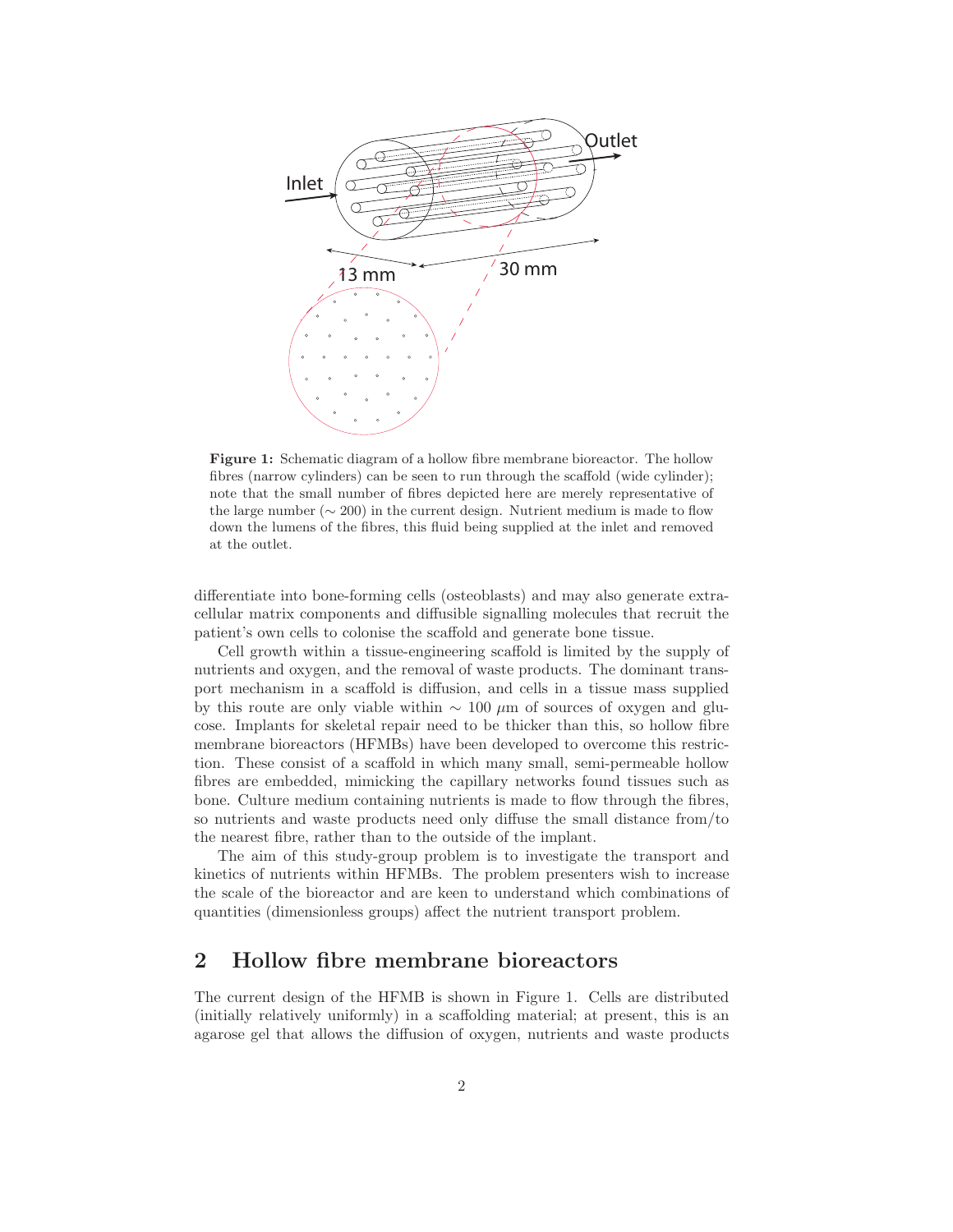

Figure 2: Geometry of the Krogh cylinder. Each cylinder contains a hollow fibre, with  $0 < r < a$  being the lumen and  $a < r < a+m$  the membrane, and an annular region  $a + m < r < A$  of scaffolding material (agarose gel) in which cells are present.

but does not permit a bulk flow of fluid. Approximately 200 hollow fibres (HFs) run through the scaffold. These are hollow tubes with an internal diameter of 200  $\mu$ m, and are constructed from a 20  $\mu$ m thick membrane which permits the diffusion of substances of up to 10 kDa in molecular weight. The HFs are approximately parallel and equally spaced in the HFMB, and run between two end plates. The HFs and scaffold are contained within a sealed module, with inlets and outlets through which nutrient medium is pumped. This fluid flows along the lumens of the HFs, and nutrients such as glucose and oxygen diffuse out through the membranes and into the scaffold. Conversely, waste products diffuse into the lumens of the HFs and are removed through advection.

The cells are cultured in this system for approximately one month. The total cell number drops rapidly near the start of the experiment (possibly due to damage sustained during the fabrication of the scaffold), but subsequently increases to approximately 20% more than its starting value. In order for the cells to be viable in the HFMB, it is important that local nutrient levels lie within an appropriate range. It is also desirable that the final implant contains a roughly uniform distribution of cells; depending on the sensitivity of cell kinetics to nutrient concentrations this may further limit acceptable variations in nutrient concentration levels.

We now examine nutrient transport within the HFMB. The intent of this calculation is to quantify how the nutrient concentration in the scaffold (in particular, its spatial variations) depends on the parameters of the problem. Whilst there will be an initial transient period (during which the nutrient diffuses into those regions furthest from the HFs), the timescale of this  $(O(A^2/D_s) \sim$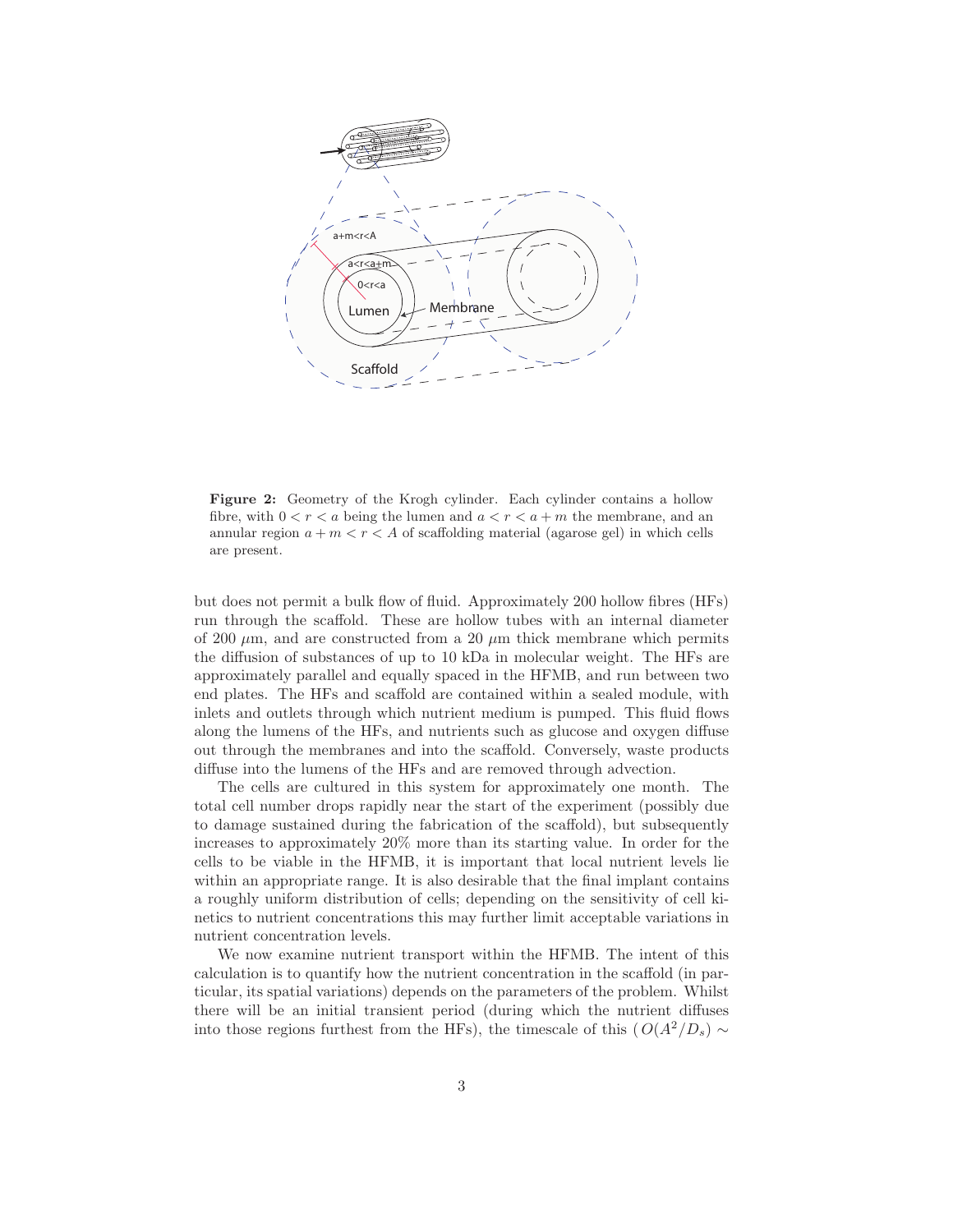1 − 10 min, see Table 1) is much shorter than both the duration of the experiments (28 days) and the time-scale on which the cell density may vary (a typical cell-cycle duration being 1 day). As a consequence we will consider the nutrient concentration to be at a steady-state.

Ideally, the fibres in the HFMB would be exactly parallel and uniformly spaced, but limitations of the manufacturing process mean that there is always some variation in their positions. Whilst it would be possible to solve the transport problem numerically in the precise geometry (reconstructed from sections of the HFMB, or using tomography), this would be computationally expensive and give limited physical insight.

Instead, we will adopt the Krogh cylinder approximation [5] (see the review [6, 7]); this assumes that the HFMB is composed of numerous identical cylindrical regions (one of which is shown in Figure 2) with impenetrable outer boundaries. We further assume that the nutrient concentrations in each cylinder are axisymmetric, depending only on the distance from the mid-line of the cylinder,  $r$ , and the axial distance,  $z$ . The Krogh cylinder or "tissue cylinder" approximation is valid in the case of isotropic passive diffusion of solutes in the scaffold and describes a representative average unit of the metabolic exchange [8, 9].

While the radius of a representative Krogh cylinder has been measured experimentally  $(A \simeq 0.32$  mm, see Table 1), we can obtain an estimate using the given number of fibres  $(N = 200)$  and the outer diameter of the bioreactor  $(2R_0 = 13 \text{ mm})$  [10]. A rough area-based estimate is  $\pi R_0^2 = N \pi A^2$ , in which case

$$
A = \frac{R_0}{\sqrt{N}} \simeq 0.5
$$
 mm.

We can also estimate of the Krogh cylinder radius from the the experimental protocol used to form a hexagonal array. We start from a single fibre in the centre and place six equispaced fibres at the fixed distance d. Then we add 12 new fibres on a concentric circle of radius  $2d$ , etc. until we fill the whole bioreactor (see Fig. 3). From the geometrical design of the array, we can see



Figure 3: An approximation of the hexagonal array of fibres in the HFMB.

that the number of fibres on each circle constitutes an arithmetical progression with  $a_1 = 6$ ,  $a_p = 6p$ , where p is the number of concentric circles. Therefore, the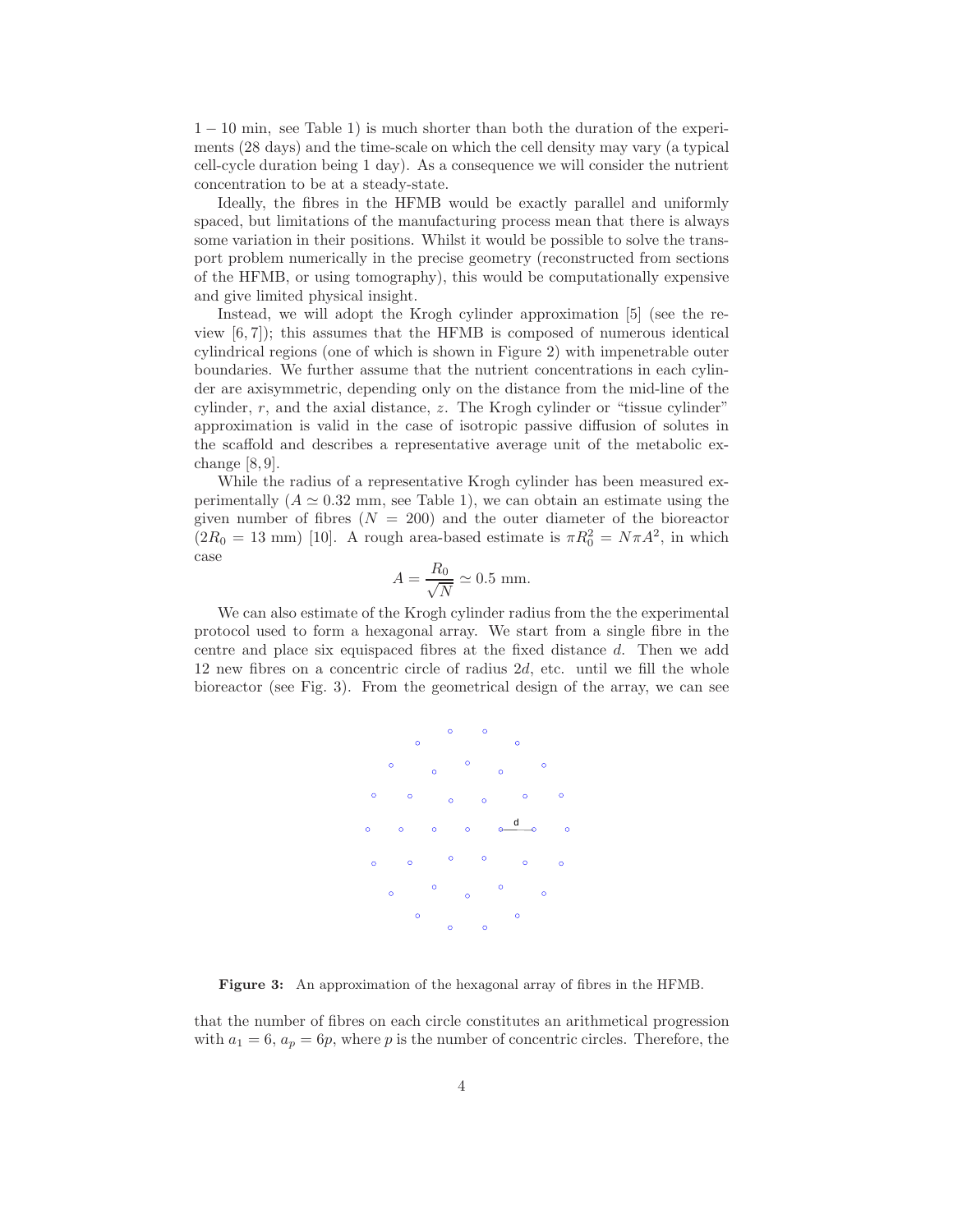total number of the fibres is  $N = 1 + 6p(p+1)/2$  so  $2p \simeq -1 + \sqrt{(4N-1)/3}$ . Since the outer radius  $R_0 = pd$  and the distance between the centres of two adjacent fibres  $d = 2A$ , we estimate the Krogh cylinder radius to be

$$
A = \frac{R_0}{\sqrt{(4N-1)/3} - 1} \simeq 0.4 \text{ mm}.
$$

For both these estimates, the radius of the Krogh cylinder decreases as  $1/\sqrt{N}$ for large N, and so halving the radius requires four times as many fibres.

#### 2.1 Formulation

In this section we consider the concentration,  $c$ , of a substance which may be either glucose or oxygen; whilst the uptake rates and diffusion coefficients of these two substances differ, the transport problem takes the same form in either case. Within the lumen of the HFs  $(0 < r < a)$  the nutrient diffuses with diffusion coefficient  $D_l$  and is advected by the flow. At the relatively low Reynolds numbers under consideration here (Re =  $Ua/\nu \approx 0.75$ , see Tables 1 and 2), the entry length is a small fraction of the tube diameter; as the aspect ratio of the fibres is small we will assume that the flow within the lumen is fully developed Poiseuille flow (the axial velocity, u, being  $u = 2U_0(1 - r^2)$ ). Note that, as we believe the permeability of the membrane (in the porous medium sense) to be very small, we impose no-slip conditions on the flow at the lumenmembrane boundary (rather than those of Beavers and Joseph [11]).

In the membrane  $(a < r < a+m)$  and the scaffold  $(a + m < r < A)$ , the sole transport mechanism is diffusion, with diffusion coefficients  $D_m$  and  $D<sub>s</sub>$  in each medium, respectively. At each interface between media we require continuity of the concentration, c, and the normal diffusive flux,  $-D\partial c/\partial r$ , and on the outer boundary of the Krogh cylinder we require that the normal flux vanishes. We assume that there is a constant number density of cells, n, throughout the scaffold, and that the nutrient uptake rate of each cell is either proportional to the concentration of nutrients (first-order kinetics, with constant of proportionality  $k_1$ ) or constant (zeroth-order kinetics, with  $k_0$  being the uptake rate). Note that if the uptake rates for the two choices of kinetics are to agree at a concentration C, then  $k_0 = Ck_1$ .

For first-order cell kinetics, the dimensional form of the nutrient transport problem (assuming no dependence on the azimuthal variable) is

$$
2U_0(1-r^2)\frac{\partial c}{\partial z} = D_l\left(\frac{1}{r}\frac{\partial}{\partial r}\left(r\frac{\partial c}{\partial r}\right) + \frac{\partial^2 c}{\partial z^2}\right), \quad 0 < r < a,\qquad(1a)
$$

$$
D_m\left(\frac{1}{r}\frac{\partial}{\partial r}\left(r\frac{\partial c}{\partial r}\right) + \frac{\partial^2 c}{\partial z^2}\right) = 0, \qquad a < r < a + m,
$$
\n(1b)

$$
D_s \left( \frac{1}{r} \frac{\partial}{\partial r} \left( r \frac{\partial c}{\partial r} \right) + \frac{\partial^2 c}{\partial z^2} \right) = k_1 n c, \qquad a + m < r < A,
$$
\n(1c)

in  $0 < z < L$ . The boundary conditions on this advection-diffusion problem are that the nutrient concentration at the inlet of the lumen is  $C_0$ , and that the boundaries between the membrane or scaffold and the outside of the Krogh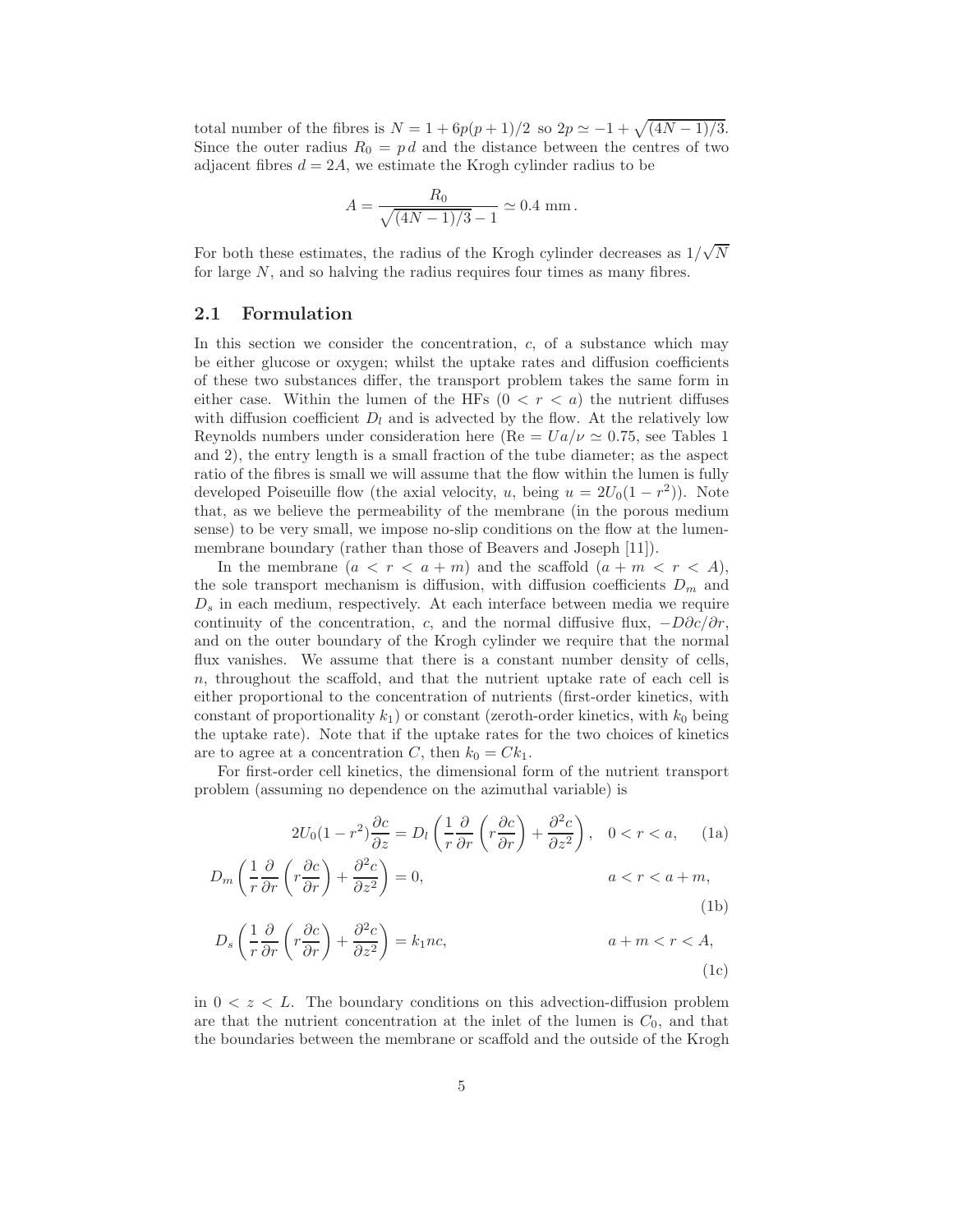cylinder are impermeable. In order for this problem to be mathematically wellformulated, we need to also impose suitable boundary conditions (zero axial derivative) on the nutrient concentration at the outlet of the lumen. Along with continuity of concentrations and diffusive fluxes at interfaces between media, these conditions become

on 
$$
z = 0, 0 < r < a
$$
,  $c = C_0$ ,  
\non  $z = 0, a < r < A$ ,  $\frac{\partial c}{\partial z} = 0$ ,  
\non  $z = l, 0 < r < A$ ,  $\frac{\partial c}{\partial z} = 0$ ,  
\nat  $r = 0$ ,  $\frac{\partial c}{\partial r} = 0$ ,  
\nat  $r = a$ ,  $D_l \frac{\partial c}{\partial r} \Big|_{a-} = D_m \frac{\partial c}{\partial r} \Big|_{a+}$ ,  $c|_{a-} = c|_{a+}$ ,  
\nat  $r = a + m$ ,  $D_m \frac{\partial c}{\partial r} \Big|_{(a+m)-} = D_s \frac{\partial c}{\partial r} \Big|_{(a+m)+}$ ,  $c|_{(a+m)-} = c|_{(a+m)+}$ ,  
\nat  $r = A$ ,  $\frac{\partial c}{\partial r} = 0$ .

Here  $c|_{a-}$  denotes the limiting value of the concentration as we approach the lumen-membrane boundary  $(r = a)$  from the lumen  $(r < a)$ , whilst  $c|_{a+}$  denotes the limit as we approach the boundary from the membrane  $(r > a)$ , and similarly for the other interfaces. For zeroth-order kinetics, equation (1) in the scaffold is replaced by

$$
D_s \left( \frac{1}{r} \frac{\partial}{\partial r} \left( r \frac{\partial c}{\partial r} \right) + \frac{\partial^2 c}{\partial z^2} \right) = k_0 n, \qquad a + m < r < A.
$$

Estimates of the dimensional parameters for the current design of the HFMB are listed in Table 1.

#### 2.2 Non-dimensionalisation

We rescale the variables of the problem according to

$$
u = U_0 \hat{u}, \qquad c = C_0 \hat{c}, \qquad r = a\hat{r}, \qquad z = l\hat{z},
$$

where  $U_0$  is the average axial flow velocity along the lumens. On dropping hats, the problem in the Krogh cylinder becomes

$$
\text{Pe}(1 - r^2) \frac{\partial c}{\partial z} = \frac{1}{r} \frac{\partial}{\partial r} \left( r \frac{\partial c}{\partial r} \right) + \epsilon^2 \frac{\partial^2 c}{\partial z^2}, \qquad 0 < r < 1,\tag{2a}
$$

$$
\frac{1}{r}\frac{\partial}{\partial r}\left(r\frac{\partial c}{\partial r}\right) + \epsilon^2 \frac{\partial^2 c}{\partial z^2} = 0, \qquad 1 < r < 1 + \delta, \qquad (2b)
$$

$$
\frac{1}{r}\frac{\partial}{\partial r}\left(r\frac{\partial c}{\partial r}\right) + \epsilon^2 \frac{\partial^2 c}{\partial z^2} = \text{Da } c,
$$
\n
$$
1 + \delta < r < R,\qquad(2c)
$$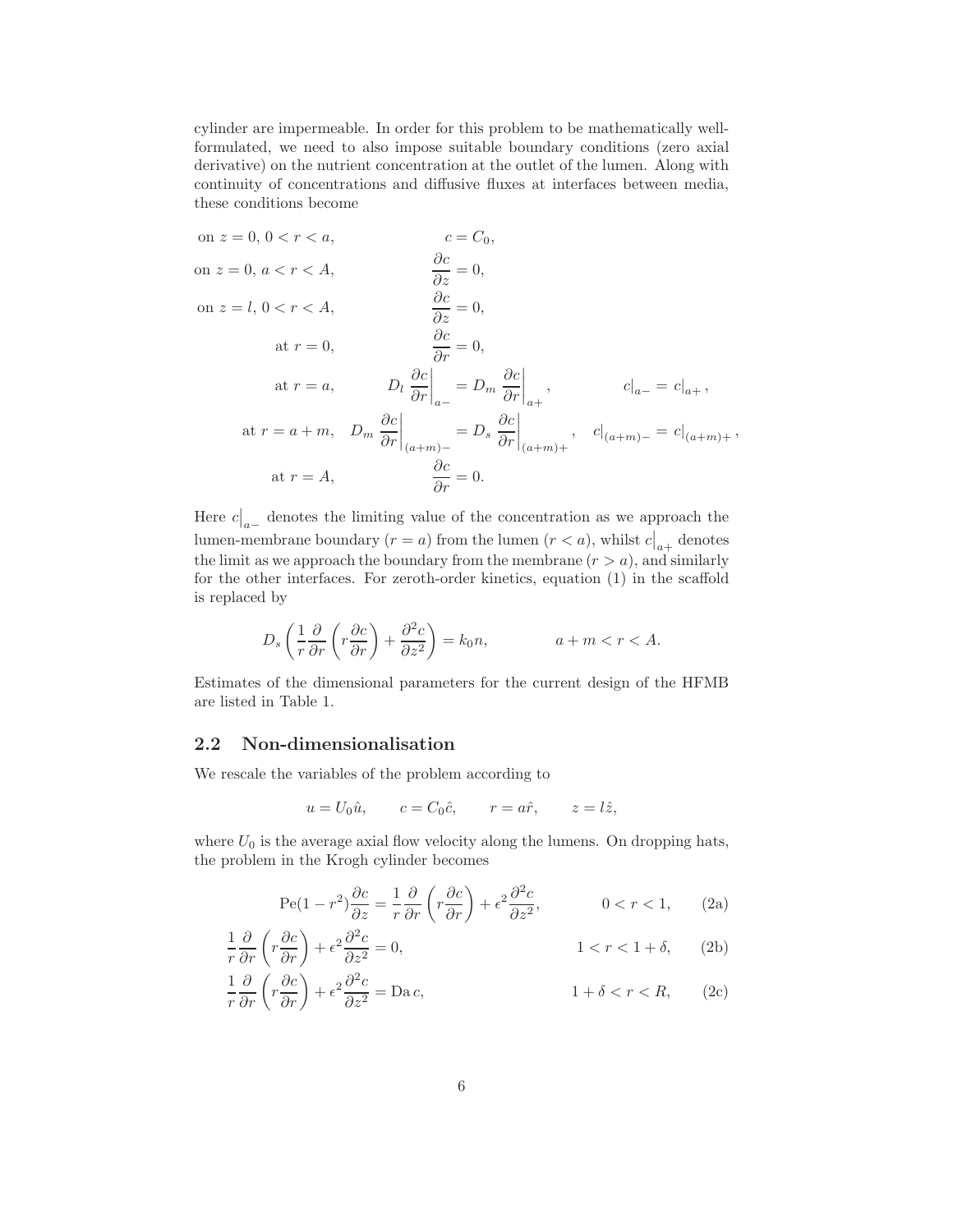| Parameter                                                | Value                                             | Reference |
|----------------------------------------------------------|---------------------------------------------------|-----------|
| Fibre inner radius $(a)$                                 | $1.0\times10^{-4}$ m                              | $[12]$    |
| Fibre membrane thickness $(m)$                           | $2.0\times10^{-5}$ m                              | [12]      |
| Krogh cylinder radius $(A)$                              | $3.2\times10^{-4}$ m                              | $[12]$    |
| Fibre length $(l)$                                       | $3.0\times10^{-2}$ m                              | [12]      |
| Average axial flow velocity $(U_0)$                      | $0.745 \times 10^{-2}$ m/s                        | $[12]$    |
| Fluid kinematic viscosity $(\nu)$                        | $\sim 10^{-6}$ m <sup>2</sup> /s                  |           |
| Diffusivity of glucose in the lumen $(D_l^{(g)})$        | $0.54 \times 10^{-9}$ m <sup>2</sup> /s           | [10, 12]  |
| Diffusivity of oxygen in the lumen $(D_l^{(o)})$         | $3.0 \times 10^{-9}$ m <sup>2</sup> /s            | [10, 12]  |
| Diffusivity of glucose in the membrane $(D_m^{(g)})$     | $0.54 \times 10^{-10}$ m <sup>2</sup> /s          | [10, 12]  |
| Diffusivity of oxygen in the membrane $(D_m^{(o)})$      | $3.0 \times 10^{-10}$ m <sup>2</sup> /s           | [10, 12]  |
| Diffusivity of glucose in the scaffold $(D_s^{(g)})$     | $1.08 \times 10^{-10}$ m <sup>2</sup> /s          | [10, 12]  |
| Diffusivity of oxygen in the scaffold $(D_s^{(o)})$      | $6.0 \times 10^{-9}$ m <sup>2</sup> /s            | [10, 12]  |
| Inlet concentration of glucose $(C_0^{(g)})$             | $5.55 \text{ mol/m}^3$                            | $[12]$    |
| Inlet concentration of oxygen $(C_0^{(0)})$              | $0.22 \text{ mol/m}^3$                            | [12]      |
| Cell seeding density $(n)$                               | $2.0 \times 10^{12}$ cells/m <sup>3</sup>         | [12]      |
| Glucose uptake rate per cell $(k_0^{(g)})$               | $3.83\times10^{-16}$ mol $\rm{cell^{-1}\,s^{-1}}$ | [12]      |
| Oxygen uptake rate per cell $(k_0^{(0)})$                | $3.75\times10^{-17}$ mol $\rm{cell^{-1}\,s^{-1}}$ | $[12]$    |
| Glucose consumption                                      | $1.38 \times 10^{-4} \text{ s}^{-1}$              |           |
| rate coefficient $(n k_1^{(g)} = n k_0^{(g)}/C_0^{(g)})$ |                                                   |           |
| Oxygen consumption                                       | $3.41 \times 10^{-4}$ s <sup>-1</sup>             |           |
| rate coefficient $(n k_1^{(o)} = n k_0^{(o)}/C_0^{(o)})$ |                                                   |           |
| Glucose degradation rate                                 | $\sim 10^{-5} - 10^{-4}$ s <sup>-1</sup>          | $[13]$    |
| in the water/acidic environment                          |                                                   |           |

Table 1: Dimensional parameter values used in the model.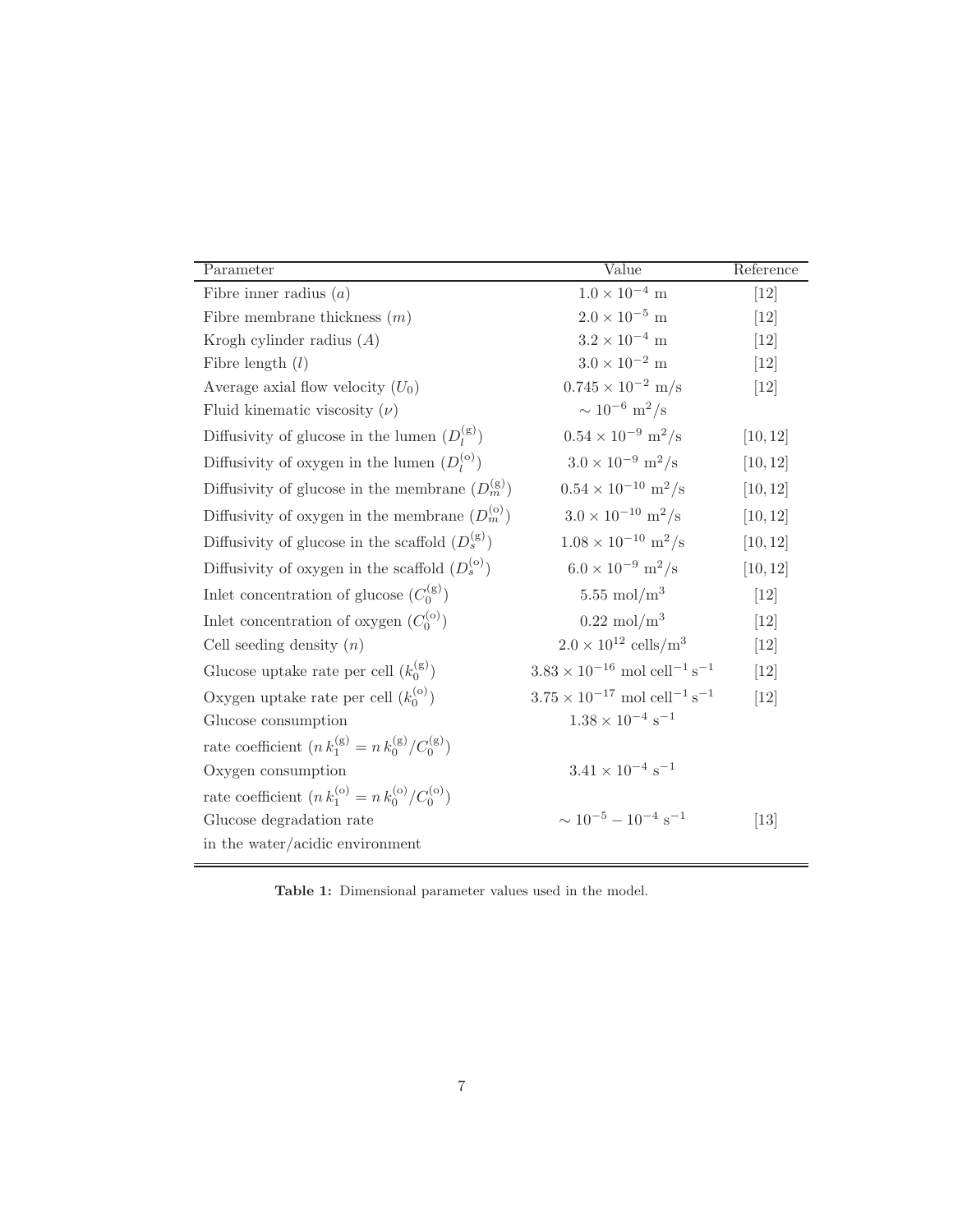with boundary and continuity conditions

at 
$$
z = 0, 0 < r < 1,
$$
  $c = 1,$  (3a)

on 
$$
z = 0, 1 < r < R
$$
, 
$$
\frac{\partial c}{\partial z} = 0,
$$
 (3b)

on 
$$
z = 1, 0 < r < R
$$
,  $\frac{\partial c}{\partial z} = 0$ , (3c)

$$
at r = 0, \qquad \frac{\partial c}{\partial r} = 0,
$$
\n(3d)

at 
$$
r = 1
$$
,  $\left. \frac{\partial c}{\partial r} \right|_{1-} = D_m^* \left. \frac{\partial c}{\partial r} \right|_{1+}$ ,  $c|_{1-} = c|_{1+}$ , (3e)

at 
$$
r = 1 + \delta
$$
,  $D_m^* \frac{\partial c}{\partial r}\Big|_{(1+\delta)_-} = D_s^* \frac{\partial c}{\partial r}\Big|_{(1+\delta)_+}$ ,  $c|_{(1+\delta)_-} = c|_{(1+\delta)_+}$ , (3f)

at 
$$
r = R
$$
,  $\frac{\partial c}{\partial r} = 0$ . (3g)

The dimensionless parameters are the aspect ratio of the fibre lumen,  $\epsilon$ , the dimensionless membrane thickness,  $\delta$ , the normalised diffusion coefficients,  $D_m^*$ and  $D_s^*$ , the dimensionless Krogh cylinder radius R, the (reduced) Péclet number, Pe, and the Damköhler number, Da, defined by

$$
\epsilon = \frac{a}{l}, \quad \delta = \frac{m}{a}, \quad D_m^* = \frac{D_m}{D_l}, \quad D_s^* = \frac{D_s}{D_l}, \quad R = \frac{A}{a},
$$

$$
\text{Pe} = \frac{2U_0l}{D_l} \frac{a^2}{l^2}, \quad \text{Da} = \frac{k_1 n a^2}{D_s}.
$$

The Péclet number relates advection of nutrient along the lumen to diffusion across its radius, whilst the Damköhler number relates the uptake rate of nutrients to the time taken for them to diffuse (radially) across the scaffold. For zeroth-order kinetics we have

$$
\frac{1}{r}\frac{\partial}{\partial r}\left(r\frac{\partial c}{\partial r}\right) + \epsilon^2 \frac{\partial^2 c}{\partial z^2} = \text{Da}_0, \qquad 1 + \delta < r < A,\tag{4}
$$

instead of  $(2c)$ , where the Damköhler number is now taken to be

$$
Da_0 = \frac{k_0 n a^2}{D_s C_0}.
$$

Estimates of the dimensionless parameters, based on the data of Table 1, are presented in Table 2. For the current choice of dimensional parameters Da can be seen to be very small, in which case we expect uptake by the cells to have a minimal effect on the concentration of nutrients in the bioreactor (we will see in §2.6 that  $R^2$ Da is the important combination of dimensionless parameters). However, Da can be increased by increasing the cell seeding density,  $n$ , or the nutrient uptake rate,  $k_1$ , and it is conceivable that these could be somewhat larger in practice than the current estimates. Alternatively, if the estimates for the cell density and uptake rate are roughly correct, the HFs are perhaps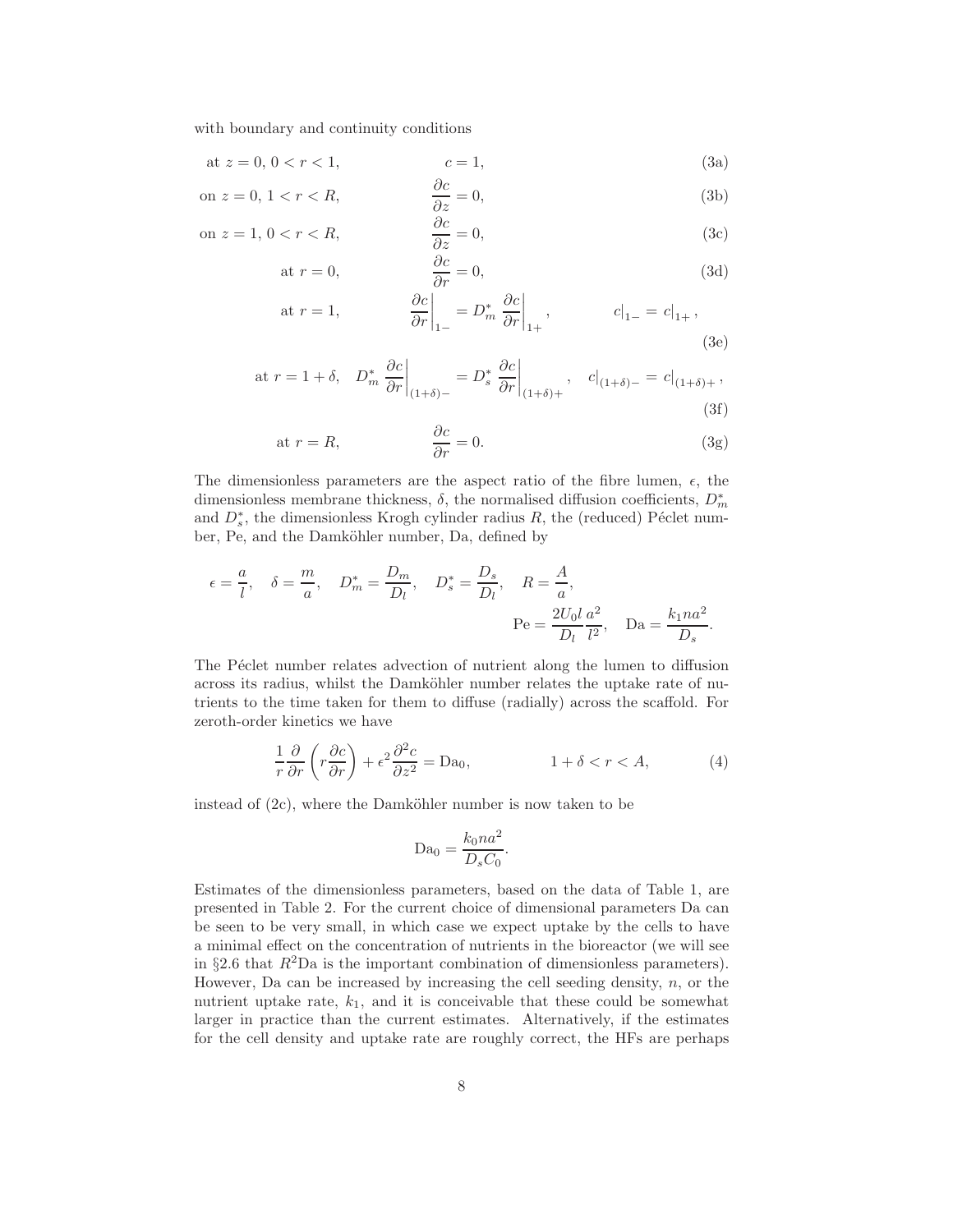| unnecessarily closely spaced; the (overall) diameter of the bioreactor could be      |
|--------------------------------------------------------------------------------------|
| increased, or the number of fibres decreased (until $R^2$ Da is no longer small). In |
| the numerical solutions considered later (Figures $5-10$ ), we will consider larger  |
| values for Da $(Da = 0.1, 0.3$ or 1).                                                |
|                                                                                      |

| Parameter                                 | Symbol            | Value                 |
|-------------------------------------------|-------------------|-----------------------|
| Fibre (lumen) aspect ratio                | $\epsilon$        | $3\times10^{-3}$      |
| Dimensionless membrane thickness          | δ                 | 0.2                   |
| Dimensionless Krogh cylinder radius       | R                 | 3.2                   |
| Normalised diffusivity in the membrane    | $D_m^*$           | 0.1                   |
| Normalised diffusivity in the scaffold    | $D_s^*$           | 0.2                   |
| Péclet number for glucose                 | Pe <sup>(g)</sup> | 9.2                   |
| Péclet number for oxygen                  | Pe <sup>(o)</sup> | 1.7                   |
| Damköhler number for glucose              | Da <sup>(g)</sup> | $1.3 \times 10^{-2}$  |
| Damköhler number for oxygen               | Da <sup>(o)</sup> | $0.57 \times 10^{-2}$ |
| Reynolds number (based on lumen diameter) | Re                | 0.75                  |
|                                           |                   |                       |

Table 2: Non-dimensional parameter values.

The aspect ratio  $\epsilon$  is small, and in the subsequent analysis we will neglect all terms of  $O(\epsilon)$  or smaller, which is equivalent to ignoring diffusive transport in the axial direction. (We also ignore the boundary conditions  $(3b)$  and  $(3c)$ , which will generate boundary layers of thickness  $O(\epsilon)$  near  $z = 0$  and  $z = 1$ .) As the Péclet number, Pe, is large and the Damköhler number, Da, small, it would be consistent to also neglect terms of  $O(Da)$  and  $O(1/Pe)$ ; however, this would give us that the concentration everywhere is to leading-order the same as that at the inlet. We wish to quantify the variations in the nutrient concentrations, and so retain these terms. Note that, for any practical HFMB, Da will be at most  $O(1)$  in size (and is likely to be small), otherwise the nutrient concentration will decay significantly away from the fibres and cells will not be viable except in small regions near them.

#### 2.3 First-order kinetics

We now consider the solution of (2) for first-order cell kinetics. The solution within the membrane  $(1 < r < 1 + \delta)$  is

$$
c = c\big|_{1-} + \frac{1}{D_m^*} \frac{\partial c}{\partial r} \big|_{1-} \log r,\tag{5}
$$

using (3e), continuity of concentration and flux at the lumen-membrane boundary  $r = 1$ . On applying the conditions (3f) at the membrane-scaffold interface  $(r = 1 + \delta)$ , we obtain jump conditions relating the concentration and fluxes at the inner boundary of the scaffold with those at the outer boundary of the lumen, namely

$$
c\big|_{1+\delta+} = c\big|_{1-} + \frac{\log(1+\delta)}{D_m^*} \frac{\partial c}{\partial r}\big|_{1-},\tag{6}
$$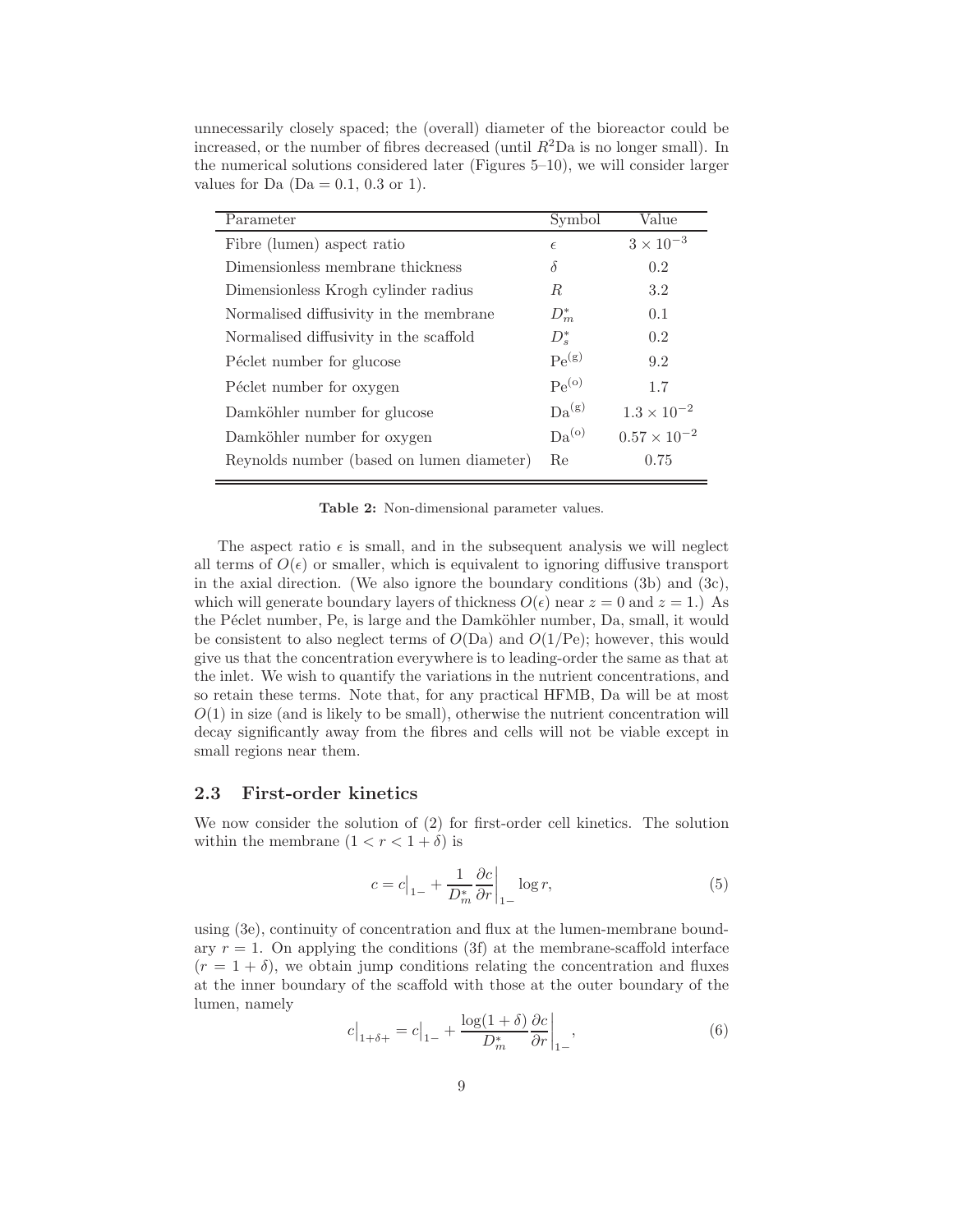$$
\frac{1}{r}\frac{\partial}{\partial r}\left(r\frac{\partial c}{\partial r}\right) = Da c
$$

$$
c(0,r) = 1 \quad r = 1 + \delta
$$
\n
$$
\frac{1}{r} \frac{\partial}{\partial r} \left( r \frac{\partial c}{\partial r} \right) = 0
$$
\n
$$
r = 1
$$
\n
$$
Pe(1 - r^2) \frac{\partial c}{\partial z} = \frac{1}{r} \frac{\partial}{\partial r} \left( r \frac{\partial c}{\partial r} \right)
$$
\n
$$
r = 0
$$
\n
$$
z = 0
$$
\n
$$
z = 1
$$
\n
$$
D_m^* \frac{\partial c}{\partial r} \Big|_{1 + \delta - 1} = D_s^* \frac{\partial c}{\partial r} \Big|_{1 + \delta + 1}
$$
\n
$$
D_m^* \frac{\partial c}{\partial r} \Big|_{1 + \delta - 1} = D_s^* \frac{\partial c}{\partial r} \Big|_{1 + \delta + 1}
$$
\n
$$
D_m^* \frac{\partial c}{\partial r} \Big|_{1 + \delta - 1} = D_s^* \frac{\partial c}{\partial r} \Big|_{1 + \delta + 1}
$$
\n
$$
D_m^* \frac{\partial c}{\partial r} \Big|_{1 + \delta - 1} = D_s^* \frac{\partial c}{\partial r} \Big|_{1 + \delta - 1}
$$

Figure 4: Krogh cylinder problem (in dimensionless variables) in the small aspect ratio ( $\epsilon \ll 1$ ) limit. The outer radius  $r = R$  is indicative of the spacing between fibres (relative to the diameter of the fibres). The conditions shown on the right are that the normal diffusive flux is continuous at interfaces between media; c itself is continuous throughout the cylinder.

$$
\left. \frac{\partial c}{\partial r} \right|_{1+\delta+} = \frac{1}{D_s^*} \frac{1}{1+\delta} \frac{\partial c}{\partial r} \bigg|_{1-} . \tag{7}
$$

The solution to (2c) is a linear combination of the modified Bessel functions  $K_0(rDa^{1/2})$  and  $I_0(rDa^{1/2})$ . The condition (3g) at  $r = R$  requires the gradient be zero there, and on imposing (6) we find that

$$
c = \left( c\Big|_{1-} + \frac{\log(1+\delta)}{D_m^*} \frac{\partial c}{\partial r}\Big|_{1-} \right) \times \left( \frac{K_0 (rDa^{1/2}) I_0'(RDa^{1/2}) - K_0'(RDa^{1/2}) I_0(rDa^{1/2})}{K_0((1+\delta)\mathrm{Da}^{1/2}) I_0'(RDa^{1/2}) - K_0'(RDa^{1/2}) I_0((1+\delta)\mathrm{Da}^{1/2})} \right) \tag{8}
$$

within the scaffold  $(1 + \delta < r < R)$ . Applying (7) then gives

$$
\left(1 - \frac{\log(1+\delta)}{D_m^*} D_s^*(1+\delta) \mathcal{D} \mathbf{a}^{1/2} \kappa \right) \left. \frac{\partial c}{\partial r} \right|_{1-} = D_s^*(1+\delta) \mathcal{D} \mathbf{a}^{1/2} \kappa c \big|_{1-},\qquad(9)
$$

a Robin boundary condition upon the nutrient concentration in the lumen (0 <  $r < 1$ , where

$$
\kappa = \frac{K_0'((1+\delta)\mathrm{Da}^{1/2})I_0'(R\mathrm{Da}^{1/2}) - K_0'(R\mathrm{Da}^{1/2})I_0'((1+\delta)\mathrm{Da}^{1/2})}{K_0((1+\delta)\mathrm{Da}^{1/2})I_0'(R\mathrm{Da}^{1/2}) - K_0'(R\mathrm{Da}^{1/2})I_0((1+\delta)\mathrm{Da}^{1/2})}.
$$
(10)

Once the solution has been found in the lumen, the solution elsewhere is given by (5) for  $1 < r < 1+\delta$  and (8) for  $1+\delta < r < R$ . (Note that this simplification is only valid when the cell density in the scaffold is uniform.)

The problem in the lumen is

$$
Pe(1 - r^2) \frac{\partial c}{\partial z} = \frac{1}{r} \frac{\partial}{\partial r} \left( r \frac{\partial c}{\partial r} \right),\tag{11}
$$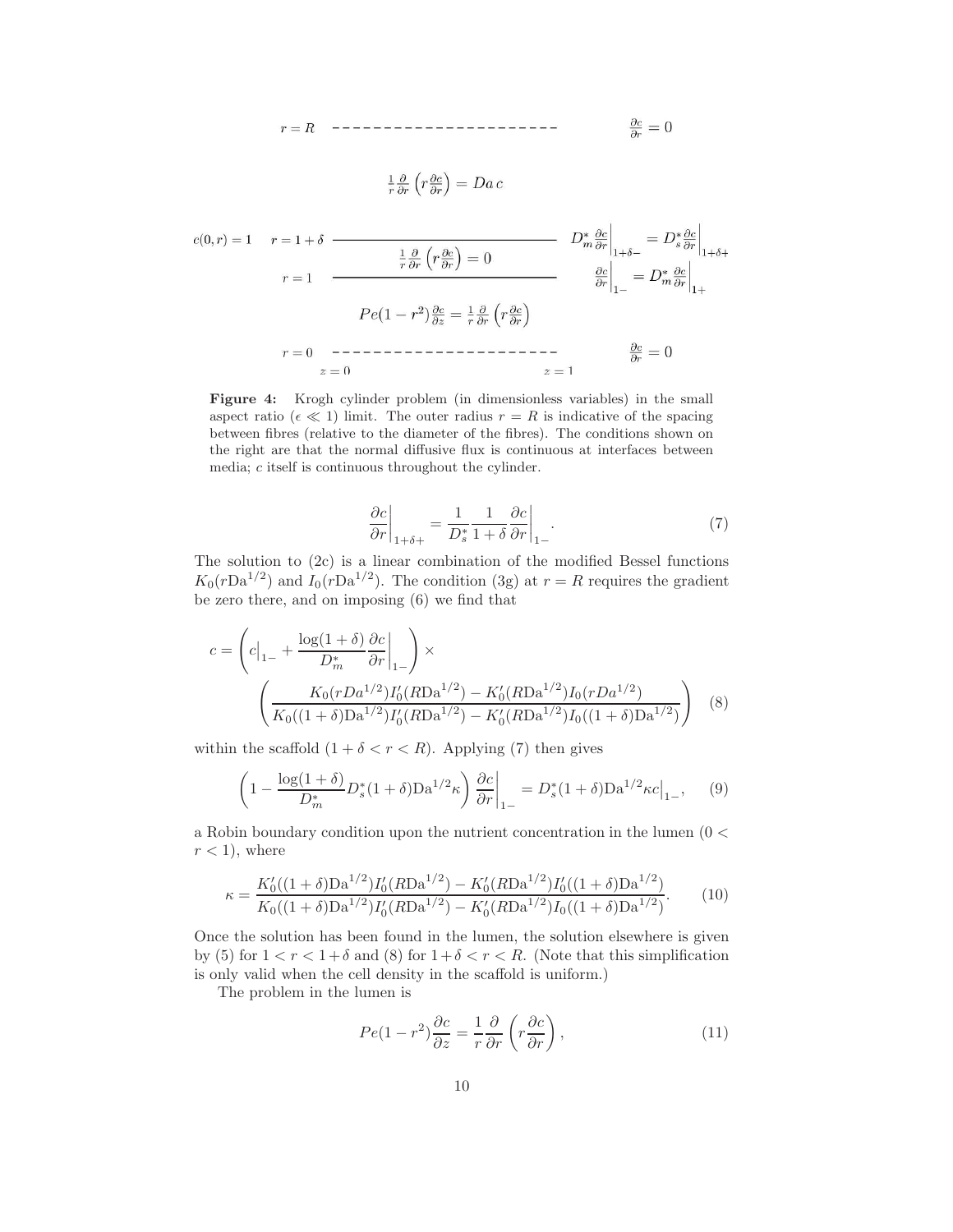with boundary conditions

$$
c = 1 \qquad \qquad \text{at} \quad z = 0,\tag{12a}
$$

$$
\frac{\partial c}{\partial r} = 0 \qquad \qquad \text{at} \quad r = 0, \tag{12b}
$$

$$
\frac{\partial c}{\partial r} = -\lambda c \qquad \qquad \text{at} \quad r = 1,
$$
\n(12c)

where the constant  $\lambda$  is given (with  $\kappa$  from (10)) by

$$
\lambda = \frac{D_s^* D_m^* (1+\delta) D_a^{1/2} \kappa}{\log(1+\delta) D_s^* (1+\delta) D_a^{1/2} \kappa - D_m^*}.
$$
\n(13)

We solve  $(11)$ – $(13)$  numerically by first replacing derivatives with respect to r by central differences in space, and then solving the resulting system of ordinary differential equations in  $z$  using the MATLAB routine ode15s. These numerical solutions are shown in Figure 5 for a number of different choices for the dimensionless parameters, where we also plot the solutions (5) and (8) in the membrane and the scaffold. Figure 6 shows the radial profiles of the solutions at the outlet end of the bioreactor  $(z = 1)$ , where the concentrations are smallest; this clearly shows the dependence on the parameters Pe (i.e. the speed at which nutrients are pumped through) and Da (i.e. the rate at which they are consumed by the cells).

It is worth simplifying the problem in the limit where  $R^2Da$  and  $\delta$  are both small (the former condition being that the radius of the Krogh cylinder is small relative to the length-scale on which the nutrient concentration decays,  $Da^{-1/2}$ ). In this case,

$$
\kappa \sim -\frac{(R^2 - 1)\text{Da}^{1/2}}{2}
$$

and

$$
\lambda \sim \frac{D_s^* \text{Da}}{2} (R^2 - 1).
$$

Here  $\text{Da}(R^2-1)/2$  is the total nutrient uptake rate of the cells in the annular scaffold region (per unit azimuthal angle), so the boundary condition (12c) is easily understood as a requirement that the flux out of the lumen be equal to the cross-sectionally integrated consumption rate in the scaffold. The ratio  $D_s^*$ appears because of the different diffusion coefficients within lumen and scaffold. By expanding the Bessel functions for small argument, the solution (8) in the scaffold can be written as

$$
c(z,r) \sim c(z)|_{1-} \left[ 1 - \frac{\delta}{D_m^*} \frac{D_s^* \text{Da}}{2} (R^2 - 1) - \frac{R^2 \text{Da}}{2} \log r \right]. \tag{14}
$$

We retain the term containing  $\delta/D_m^*$  because the normalised diffusion coefficient in the membrane,  $D_m^*$ , may be of comparable size to  $\delta$ . This term supplies the jump in concentration between the outer boundary of the lumen and the inner boundary of the scaffold, which is clearly apparent in the solutions of Figure 6.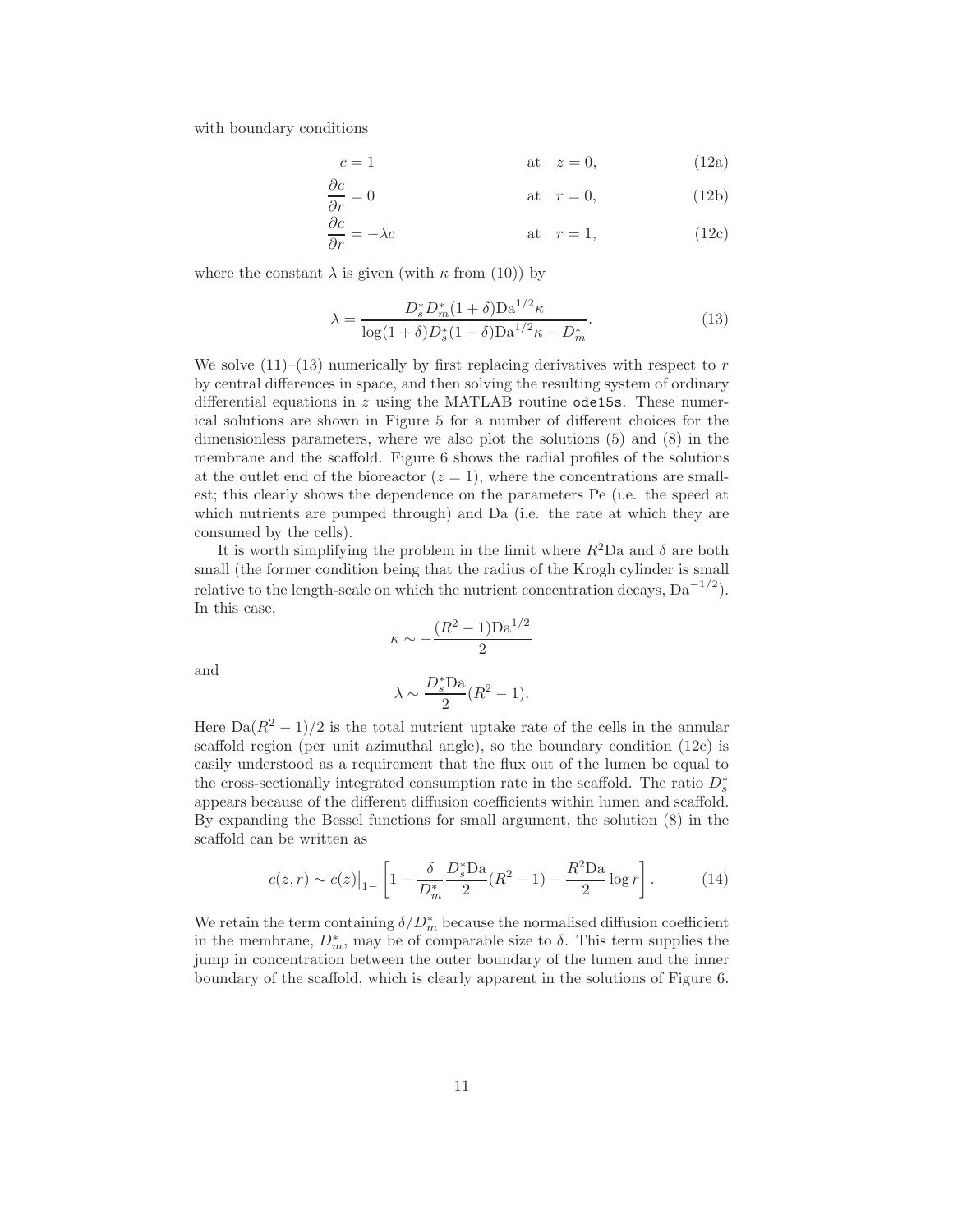

Figure 5: Nutrient concentration, c, in the Krogh cylinder, obtained from numerical solution of the problem  $(11)$ – $(12)$  in the fibre lumen and from  $(5)$  and  $(8)$ in the membrane and scaffold, respectively. The variables are all dimensionless: the radial variable,  $r$ , scaled with the radius of the lumen, the axial distance,  $z$ , scaled with the the length of the bioreactor and the nutrient concentration,  $c$ , scaled with that at the inlet. Discontinuities in the concentration gradient can be observed at the lumen-membrane  $(r = 1)$  and membrane-scaffold  $(r = 1 + \delta)$ boundaries. The outer (Krogh) radius is  $R = 3.2$ . (a) Here Pe = 10 and Da = 0.1, as may be roughly appropriate for the current bioreactor. (b) As in (a), but with reduced Péclet number Pe = 1, Da = 0.1. (c) As in (a), but with increased Damköhler number Pe = 10, Da = 1. (d) As in (a) (Pe = 10, Da = 0.1), but with the outer radius at  $R = 5$ , corresponding (for a lumen radius of 100  $\mu$ m) to a Krogh cylinder radius of 500  $\mu$ m. The colours indicate the same nutrient concentration in all plots.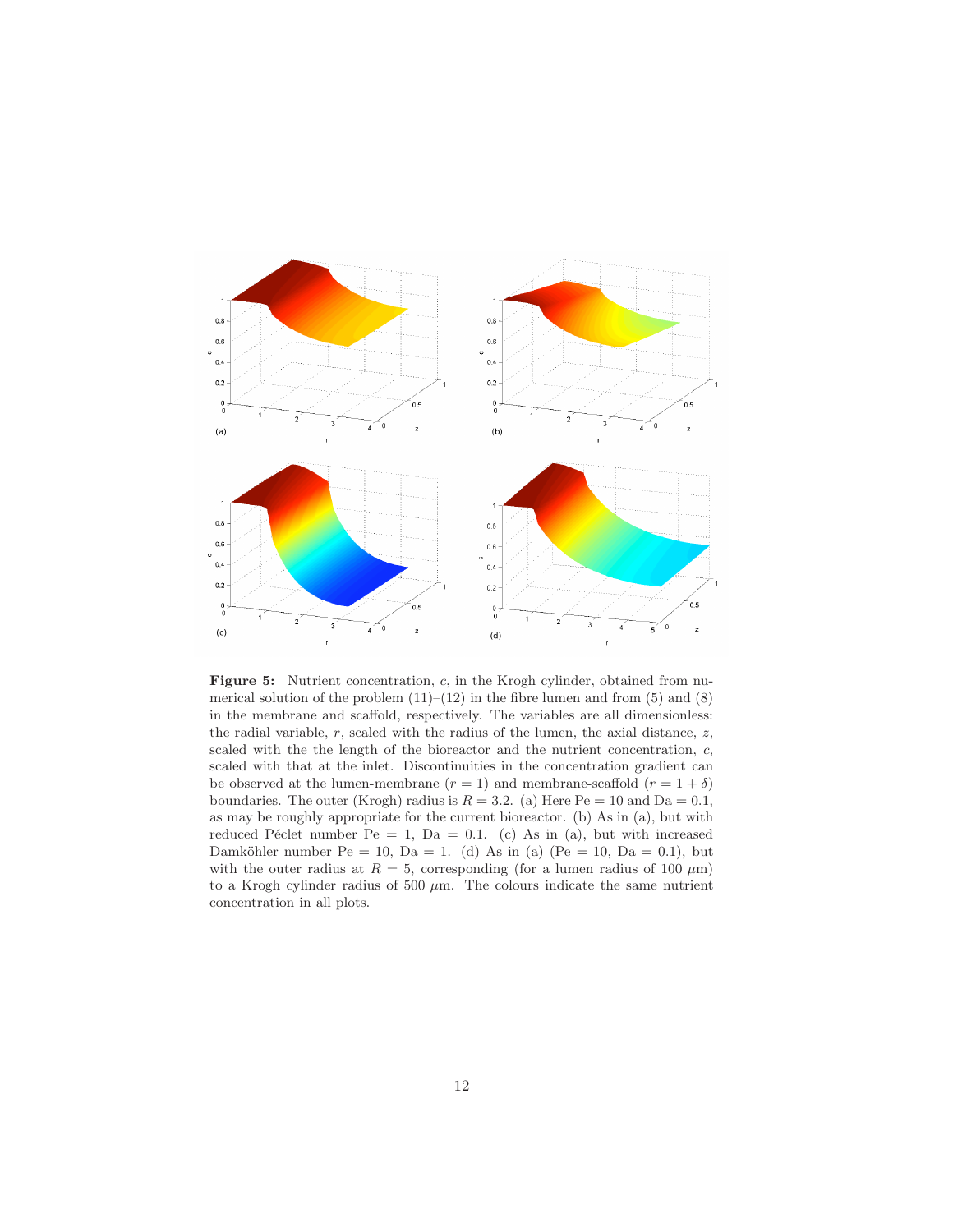

**Figure 6:** Concentration of nutrient c at  $z = 1$  (outlet end of bioreactor) from numerical solutions of  $(11)–(12)$  in the lumen, and  $(5)$  or  $(8)$  elsewhere. The left-hand plot shows solutions with  $Da = 0.1$  and  $Pe = 1$  or  $Pe = 10$ , and the right-hand plot shows solutions with  $Pe = 10$  and  $Da = 0.1$  or  $Da = 0.3$ . Vertical dashed lines indicate the position of the membrane.



**Figure 7:** Comparison of solutions at  $z = 1$  for first order kinetics (reaction rate linear in concentration) and zeroth-order kinetics (reaction rate constant). As in Figure 6, with the Péclet number  $Pe = 10$  and the Damköhler number 0.1 in each case ( $Da = 0.1$  or  $Da_0 = 0.1$ ).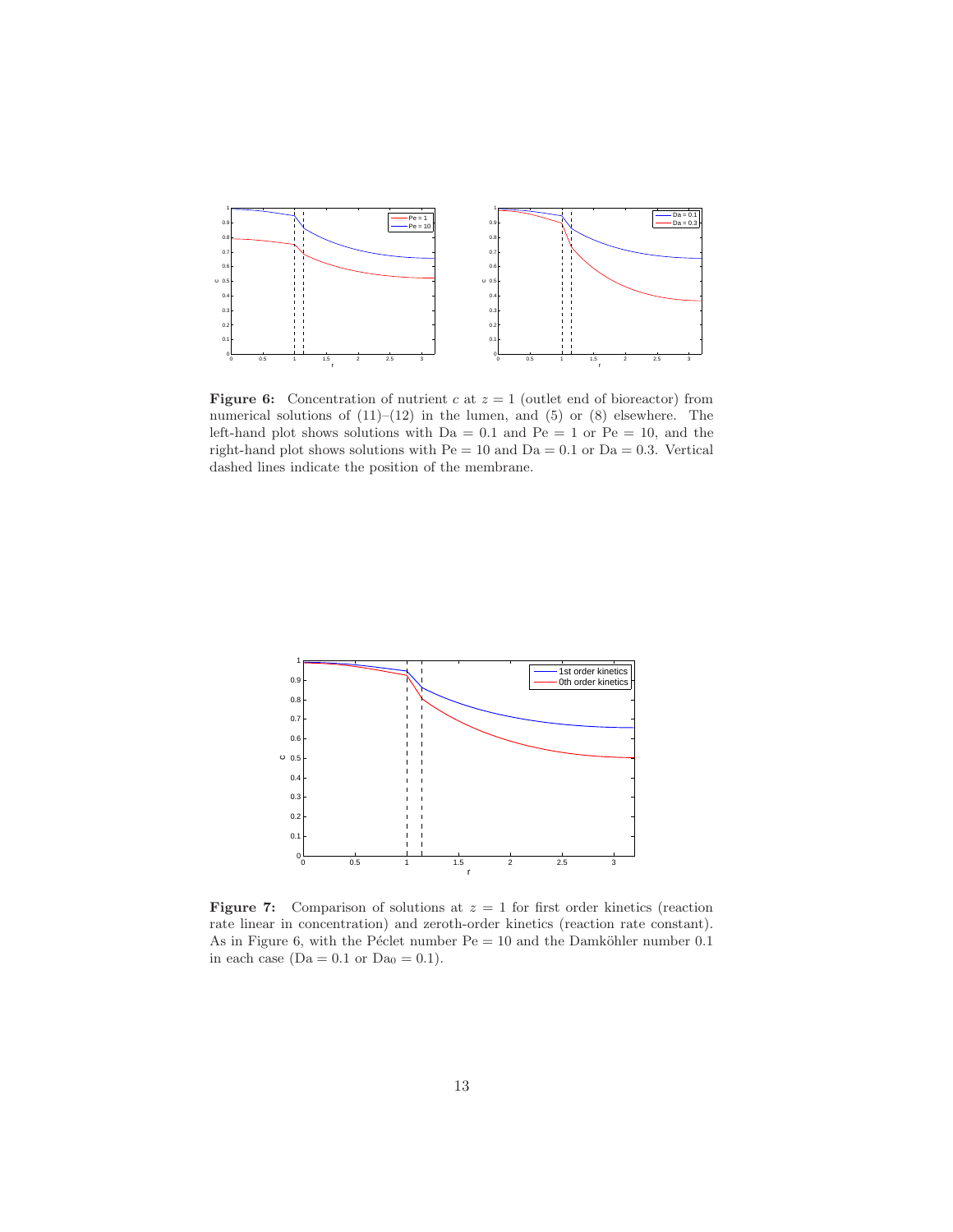#### 2.4 Zeroth-order kinetics

For zeroth-order kinetics, the solution of (4) in the scaffold is

$$
c = \frac{\text{Da}_0}{2} \left[ \frac{r^2 - (1+\delta)^2}{2} - R^2 \left( \log r - \log(1+\delta) \right) - \frac{\log(1+\delta)}{D_m^*} D_s^* \left( R^2 - (1+\delta)^2 \right) \right] + c \Big|_{1-},\tag{15}
$$

and the solute concentration in the fibre membrane is

$$
c = -\frac{D_s^*}{D_m^*} \frac{\text{Da}_0}{2} \left[ R^2 - (1+\delta)^2 \right] \log r + c \big|_{1-} \,. \tag{16}
$$

The boundary condition  $(12)$  for the system  $(11)–(12)$  now becomes

$$
\left. \frac{\partial c}{\partial r} \right|_{1-} = -\lambda_0 \,, \tag{17}
$$

where

$$
\lambda_0 = D_s^* \frac{\text{Da}_0}{2} \left[ R^2 - (1+\delta)^2 \right].
$$

Again, the problem in the lumen must be solved numerically, and once this is done the solutions in the scaffold and membrane are given by (15) and (16), respectively.

A comparison of the solutions for first- and zeroth-order kinetics is shown in Figure 7, where we see that more nutrient is consumed in the zeroth order case. This is expected since the consumption rate does not decrease as the amount of nutrient decreases as in the first-order case.

#### 2.5 Analytical approximation

In Figure 5, the concentration appears to be relatively uniform in the cross section of the cylinder. If we *assume* that  $c$  in the lumen is independent of  $r$ , then integrating over its cross section gives

$$
\frac{\text{Pe}}{4} \frac{\partial c}{\partial z} = \frac{\partial c}{\partial r} \bigg|_{1-} - \frac{\partial c}{\partial r} \bigg|_{0+}
$$
  
= -\lambda c,

where the boundary contributions come from  $(12b)-(12c)$ ,  $\lambda$  being defined in (13). The solution to this is

$$
c = e^{-4\lambda z / \text{Pe}},\tag{18}
$$

giving the approximate solution in the fibre lumen, and from (5) and (8), the approximate solutions in the other regions are

$$
c(z,r) = e^{-4\lambda z/\text{Pe}} \left( 1 - \frac{\lambda}{D_m^*} \log r \right)
$$
 (19)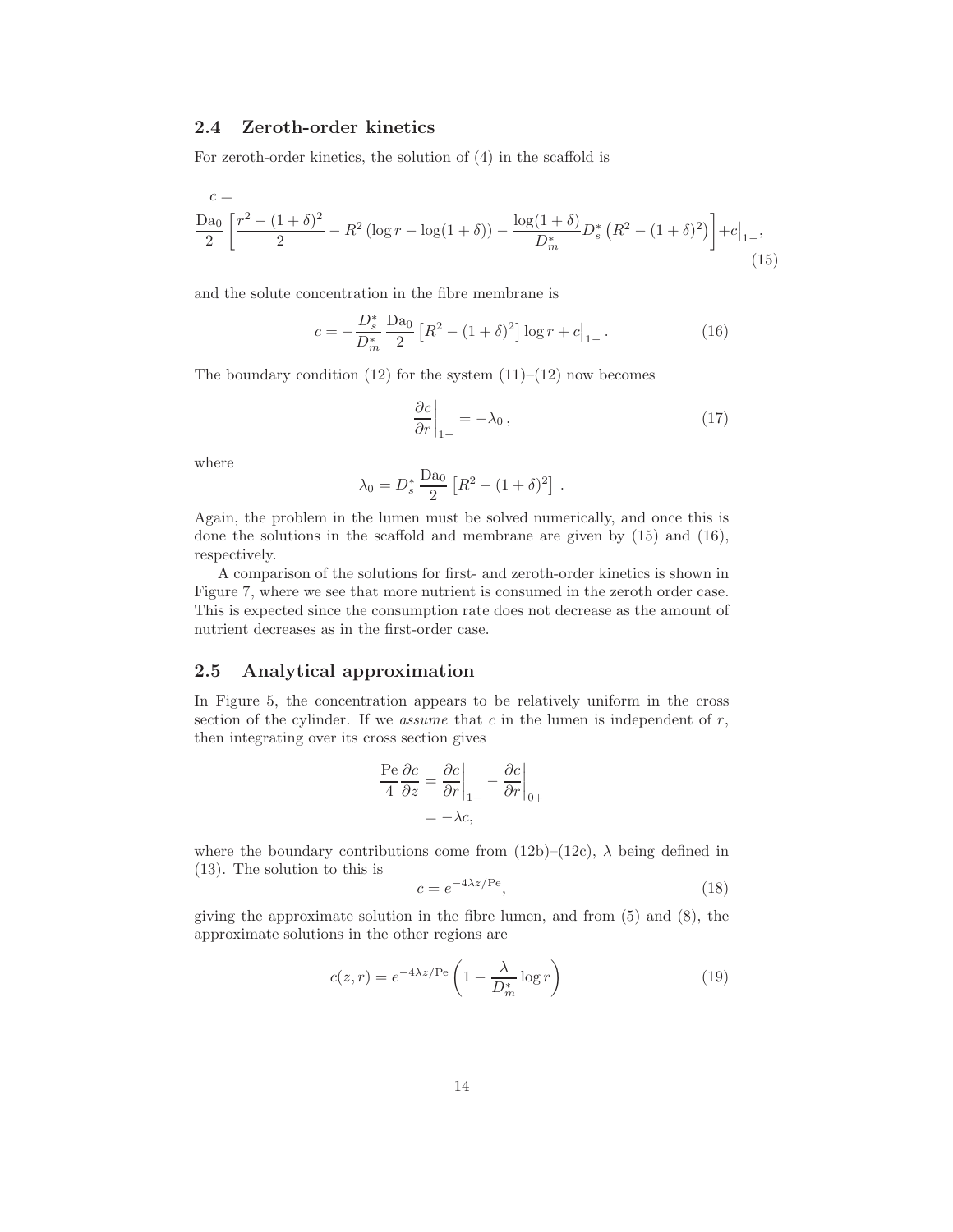

Figure 8: Comparison of numerical solutions of the Krogh cylinder problem  $((11)–(12)$  in the lumen, and  $(5)$  or  $(8)$  elsewhere) and the approximate analytical solutions (18)–(20), at the outlet end of the HFMB ( $z = 1$ ) for different values of the Péclet number, Pe, and the Damköhler number, Da. The smallest concentration, occurring at  $r = R$ , appears to be reasonably well approximated.

in the membrane  $(1 < r < 1 + \delta)$  and

$$
c(z,r) = e^{-4\lambda z/\text{Pe}} \left( 1 - \frac{\lambda}{D_m^*} \log(1+\delta) \right) \times
$$

$$
\frac{K_0 (r \text{Da}^{1/2}) I_0'(R \text{Da}^{1/2}) - K_0'(R \text{Da}^{1/2}) I_0(r \text{Da}^{1/2})}{K_0((1+\delta) \text{Da}^{1/2}) I_0'(R \text{Da}^{1/2}) - K_0'(R \text{Da}^{1/2}) I_0((1+\delta) \text{Da}^{1/2})}, \quad (20)
$$

in the scaffold  $(1 + \delta < r < R)$ . This approximation is compared with the numerical solution of the (small aspect ratio) Krogh cylinder problem  $((11)–(12)$ in the lumen, and (5) or (8) elsewhere) in Figure 8, where the radial profiles are compared at the outlet end of the bioreactor  $(z = 1)$ . The approximation gives an acceptable prediction of the minimum concentration at  $r = R$  and the profile in the scaffold. The approximation works particularly well if Pe is either large or small, because in these cases the profile in the lumen is close to being flat.

#### 2.6 Concentration variations

We are interested in quantifying the variations in concentration within the bioreactor, and are therefore particularly interested in the minimum value, which will occur at the point furthest from the inlet and the fibre, namely  $z = 1$ ,  $r = R$  (see Figure 5). It is evident from (2) that this minimum concentration can depend only on the 6 dimensionless parameters R, Pe, Da,  $D_m^*$ ,  $D_s^*$  and  $\delta$ . When  $\delta$  is small it is only important in combination with  $D_m^*$ ;  $\delta/D_m^*$  gives the jump in c across the membrane. We will assume for the purposes of discussion that  $D_s^*$ and  $D_m^*$  (the ratios of diffusion coefficients in membrane and scaffold to that in the lumen) are fixed, along with the thickness of the membrane,  $\delta$ . We can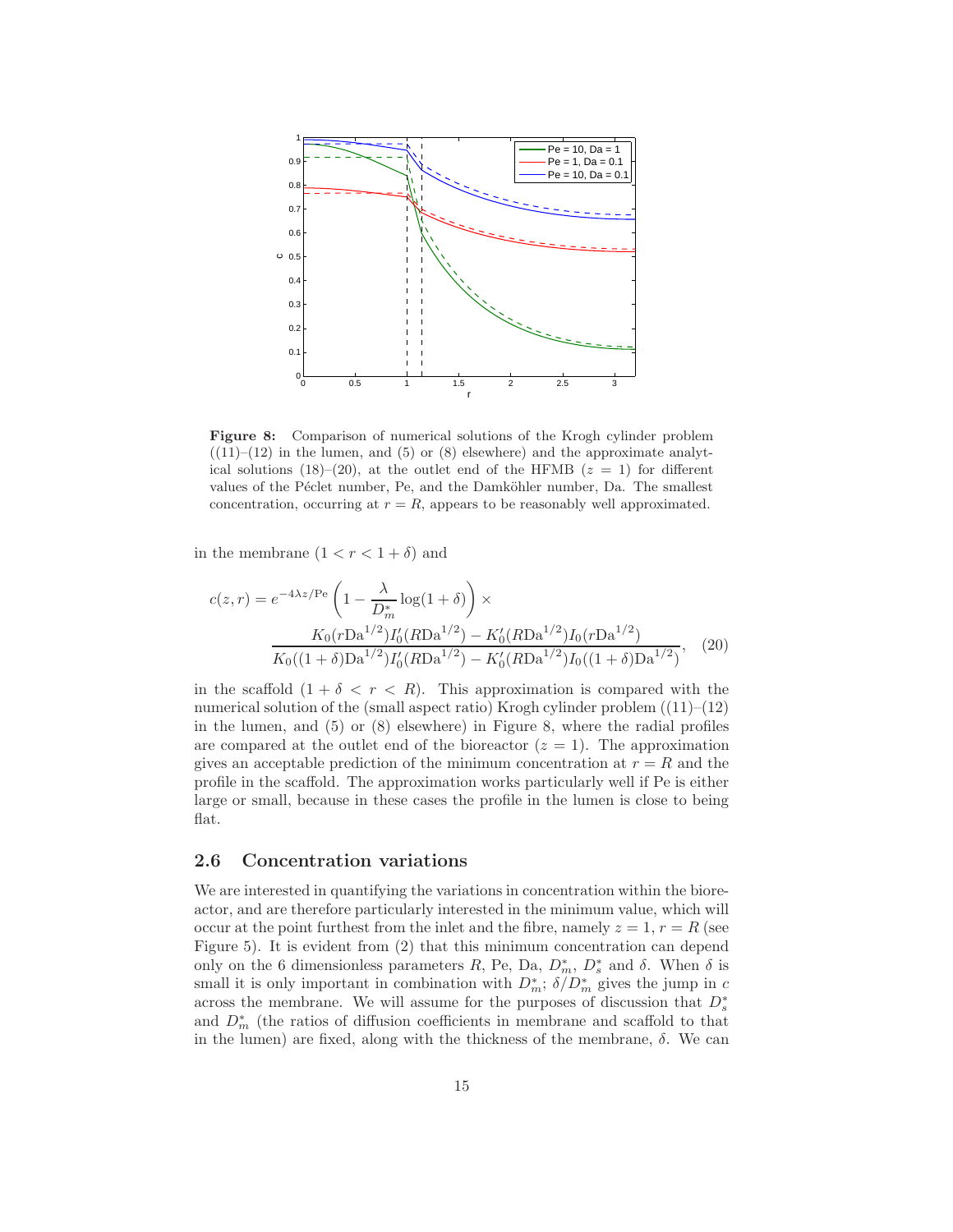

**Figure 9:** Minimum values of the nutrient concentration (relative to  $c = 1$  at the inlet), which occurs at  $z = 1$ ,  $r = R$ . These values are calculated from the numerical solution of the (small aspect ratio) Krogh cylinder problem. In each plot, two out of the three parameters  $R$ , Pe and Da are varied and the other fixed (at  $R = 3$ , Da = 0.04 or Pe = 10).

then consider how the solutions depend on the remaining three parameters  $R$ , Da and Pe. Physically this corresponds to varying the spacing of fibres, the nutrient uptake rate or the density of cells, and the length of the bioreactor or the nutrient flow speed. Figure 9 shows how the minimum value of  $c$  (again, obtained from the numerical solution of the Krogh cylinder problem) varies as a function each pair of these parameters while holding the other one fixed. If an allowable tolerance for the concentration variations is decided on, it is easy to read off the appropriate range of dimensionless parameters which can then be converted to the physical parameters of the experiment.

However, in the limit in which  $R^2Da$  is small, the solutions depend on R and Da only through this combination (this is evident from the asymptotic forms for  $\lambda$  (14) and c in the scaffold (14)). This limit is of practical importance, as it corresponds to situations where the radial decay in concentration is small. In Figure 10, we plot the minimum value of  $c$  as a function of the two parameters Pe and  $R^2$ Da.

## 3 Conclusions and further work

In this report, we examined nutrient transport in a HFMB using the Krogh cylinder approximation to simplify the geometry of the problem. Seven dimensionless parameters governing nutrient transport were identified in §2.2 (see Table 2; note that the flow in the lumens will be Poiseuille provided that the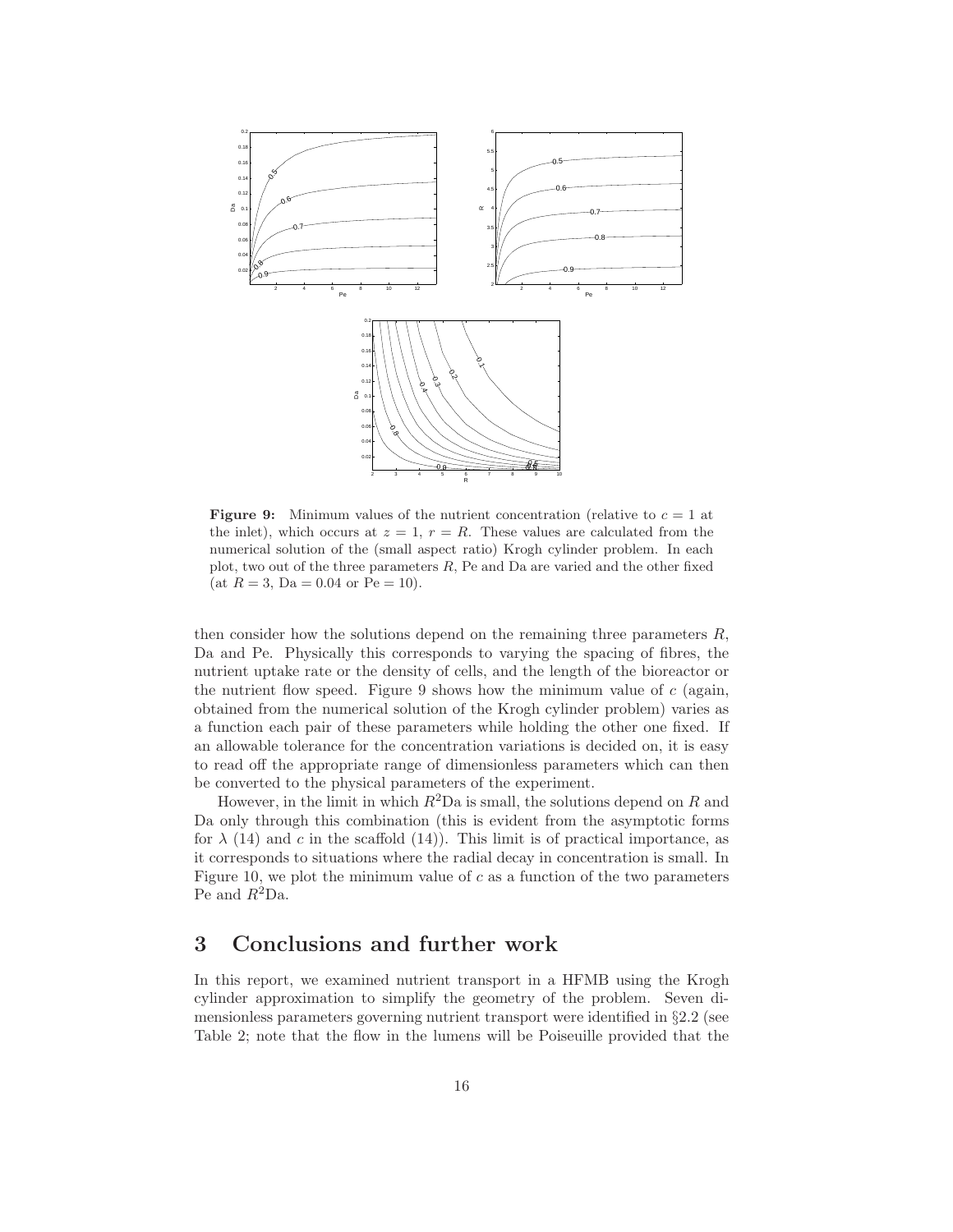

**Figure 10:** Minimum values of the nutrient concentration  $(c = 1$  at inlet), which occur at  $z = 1$ ,  $r = R$ , in terms of the two dimensionless numbers  $R^2Da$ and Pe on which the solutions depend for small  $R^2$ Da. If the allowable variation in concentration is between 70–100% of the inlet concentration, for instance, the values of the dimensionless parameters should be kept below the 0.7 curve, by designing the physical parameters of the bioreactor appropriately. It should be noted that the solutions start to depend independently on  $R$  and Da when  $R^2$ Da is no longer small, and Figure 9 should then be referred to.

Reynolds number is not large, so this parameter does not affect the transport problem). For the current design, the aspect ratio of the fibres,  $\epsilon$ , (and that of the Krogh cylinder,  $\epsilon R$ ) is small, so we simplified the problem by ignoring axial diffusion. Further assuming the solution in the Krogh cylinder to be axisymmetric, we reduced the three-dimensional transport problem in multiple materials to a two-dimensional problem in the fibre lumen that was straightforward to solve numerically  $(\S_{\S}2.3-2.4)$ . We also examined  $(\S_{\S}2.5)$  the (somewhat heuristic) approximation in which the concentration within the lumen is assumed to be uniform in each cross section. We obtained analytical expressions for the concentration, and confirmed numerically (Figure 8) that these gave reasonable approximations to the concentration variations in the scaffold of the HFMB.

Assuming that the cross-sectional geometry of the hollow fibres and the material properties of the membrane and scaffold could not be readily modified left us with three dimensionless parameters, R, Pe and Da, which could be varied by changing the fibre spacing, bioreactor length, flow rate in the fibres and cell density. In  $\S2.6$ , we examined numerically how these three parameters affected the variation in nutrient concentration in the HFMB. In the limit where radial variation was small  $(R^2\text{Da} \ll 1)$ , the minimum concentration was found to depend on just two combinations of these parameters; therefore, if only small variations are acceptable, it is relatively simple to determine the appropriate range of physical parameters for the bioreactor design from Figure 10.

The presented analysis is equally applicable to the evacuation of cells' waste products (e.g.  $CO<sub>2</sub>$  and lactic acid) from the scaffold. It seems reasonable to assume zeroth-order kinetics for waste production  $c_w$ :  $D_s \nabla^2 c_w = -k_p(c) n$ ,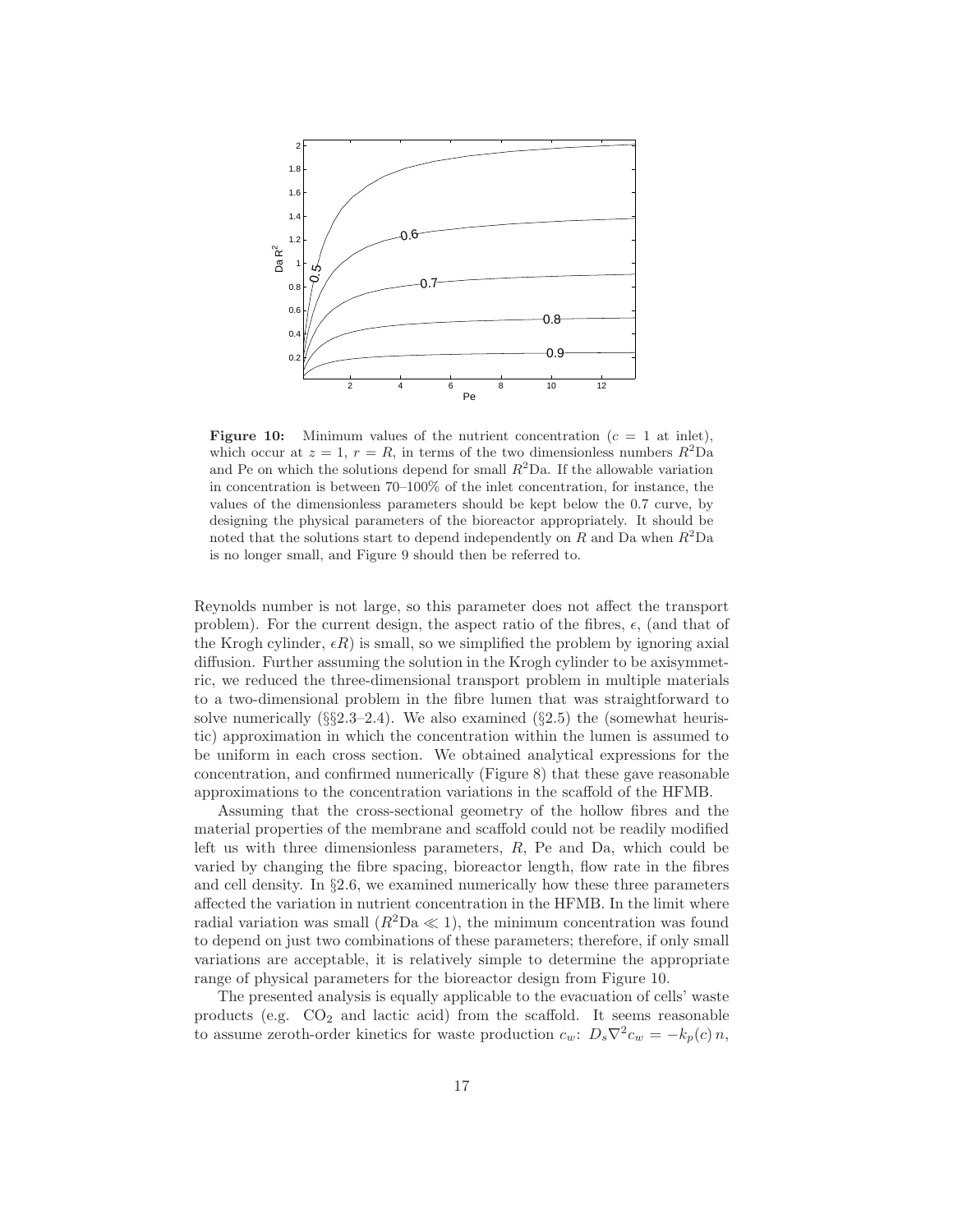where the production rate  $k_p$  may depend on the nutrient concentration c. For constant production rate, the concentration profiles would be the inverse of those shown in Figure 7, with the maximum concentration being at the outer edge of the Krogh cylinder.

The current model predicts nutrient variations in the HFMB for a given uniform distribution of cells. In practice, the local number density of cells will vary over the course of the experiment. Cell kinetics (death and division rates) may depend on the local concentrations of nutrients and waste products, in which case the distribution of cells will become non-uniform, and this process could be self-reinforcing in some circumstances. In order to include such effects, the cell number density,  $n$ , needs to be treated as a dependent variable of the system; we expect that it will be governed by an equation of the form

$$
\frac{\partial n}{\partial t} = \mu \nabla^2 n + R(c, n),
$$

where  $\mu$  is the random motility of the cells (which may be small in practice) and the kinetic term,  $R(c, n)$ , includes the effects of cell proliferation and death. The form of  $R$  and its sensitivity to changes in cell density and nutrient concentrations are important, and it is likely that further experiments (cell proliferation assays) would be necessary to determine these.

Whilst the current scaffolding material is not observed to degrade over the course of the experiments, this may be significant for future versions of the design, and it is also possible that the cells may generate extracellular matrix proteins; both of these processes could affect the diffusion coefficient in the scaffold. However, unless the cell density becomes very large, we expect that nutrient transport through cells will only have a small effect on the bulk diffusion coefficient of the scaffold (the relative change being proportional to the volume fraction occupied by the cells [14]).

In conclusion, we have identified nutrient diffusion in the scaffold as the main limitation in transporting nutrients to cells; the further apart the fibres are placed the more variable the nutrient concentration within the scaffold will be. For the current operating regime, our model predicts that variations in concentration within each cross section will be much greater than those along the axis of the bioreactor. Whilst the maximum variation is expected to be small, this may become more substantial if the cell density is increased.

We have established a suitable model with which to predict variations in nutrient concentration and it is relatively straightforward to extend this to account for changes in cell density over time. To understand the effect of concentration variations on the distribution of cells in the HFMB, more data is required on the sensitivity of cell kinetics to nutrient concentrations. Through examining the time-dependent behaviour of the cell density (coupled to the nutrient concentration), and requiring the density at the end of the culture to be sufficiently uniform (for the implant to be useful medically), it may be possible to estimate practical bounds on allowable nutrient concentration variations.

### References

[1] C G Finkemeier. Bone-grafting and bone-graft substitutes. J. Bone Joint Surg. Am., 84(3):454–464, March 2002.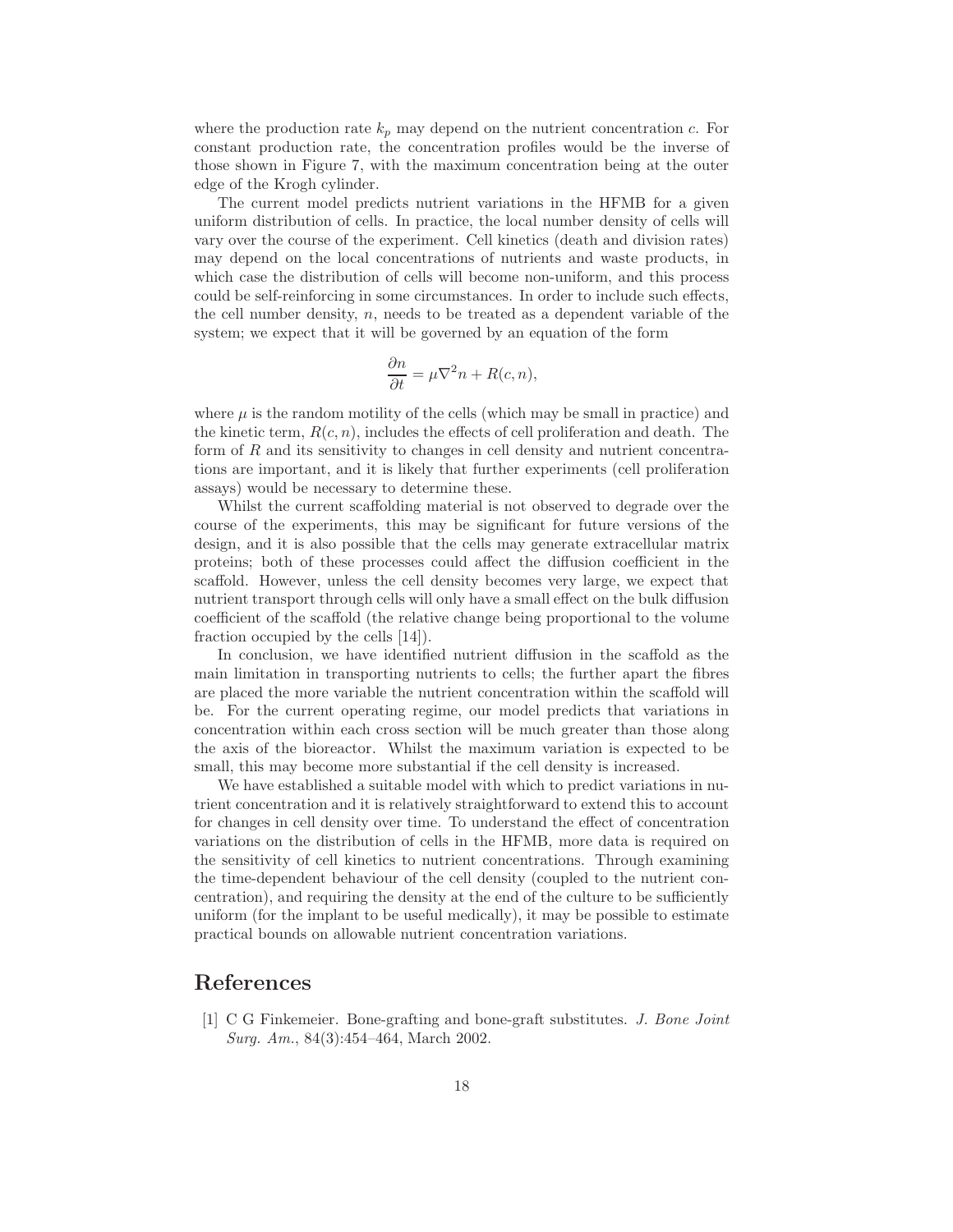- [2] A S Greenwald, S D Boden, V M Goldberg, Y Khan, C T Laurencin, and R N Rosier. Bone-graft substitutes: Facts, fictions, and applications. J. Bone Joint Surg. Am., 83:S98–103, November 2001.
- [3] C F Lord, M C Gebhardt, W W Tomford, and H J Mankin. Infection in bone allografts. Incidence, nature, and treatment. J. Bone Joint Surg. Am., 70(3):369–376, March 1988.
- [4] G E Friedlaender, D M Strong, and K W Sell. Studies on the antigenicity of bone. I. Freeze-dried and deep-frozen bone allografts in rabbits. J. Bone Joint Surg. Am., 58(6):854–858, September 1976.
- [5] A Krogh. The number and distribution of capillaries in muscles with calculations of the oxygen pressure head necessary for supplying the tissue. J. Physiol., 52(6):409–415, May 1919.
- [6] J E Fletcher. Mathematical modeling of the microcirculation. Math. Biosci., 38(3-4):159–202, April 1978.
- [7] A.S. Popel. Theory of oxygen transport to tissue. Crit. Rev. Biomed., 17:257–321, 1989.
- [8] J E Fletcher. On facilitated oxygen diffusion in muscle tissues. Biophys. J., 29(3):437–458, March 1980.
- [9] J E Fletcher and R W Schubert. Axial diffusion and wall permeability effects in perfused capillary-tissue structures. *Biosystems*,  $20(2):153-174$ , 1987.
- [10] N S Abdullah and D B Das. Modelling nutrient transport in hollow fibre membrane bioreactor for growing bone tissue with consideration of multicomponent interactions. Chem. Eng. Sci., 62(21):5821–5839, November 2007.
- [11] G S Beavers and D D Joseph. Boundary conditions at a naturally permeable wall. J. Fluid. Mech., 30(1):197-207, 1967.
- [12] N S Abdullah, D B Das, H Ye, and Z F Cui. 3D bone tissue growth in hollow fibre membrane bioreactor : implications of various process parameters on tissue nutrition. Int. J. Artif. Organs, 29(9):841–851, 2006.
- [13] N S Mosier, C M Ladisch, and M R Ladisch. Characterization of acid catalytic domains for cellulose hydrolysis and glucose degradation. Biotech. Bioeng., 79(6):610–618, 2002.
- [14] B D Wood, M Quintard, and S Whitaker. Calculation of effective diffusivities for biofilms and tissues. Biotech. Bioeng., 77(5):283–598, 2002.
- [15] O Bagdasar, C Bailey, R Carter, C Catt, L Dyson, R Dyson, L Geris, G Jones, K Landman, J Malda, J Moles, C Please, S Reboux, Z Rong, T Roose, B Sengers, and M Shakeel. Implants for osteochondral repair using cell printing. In 7th UK Mathematics in Medicine Study Group, Southampton, 2007.